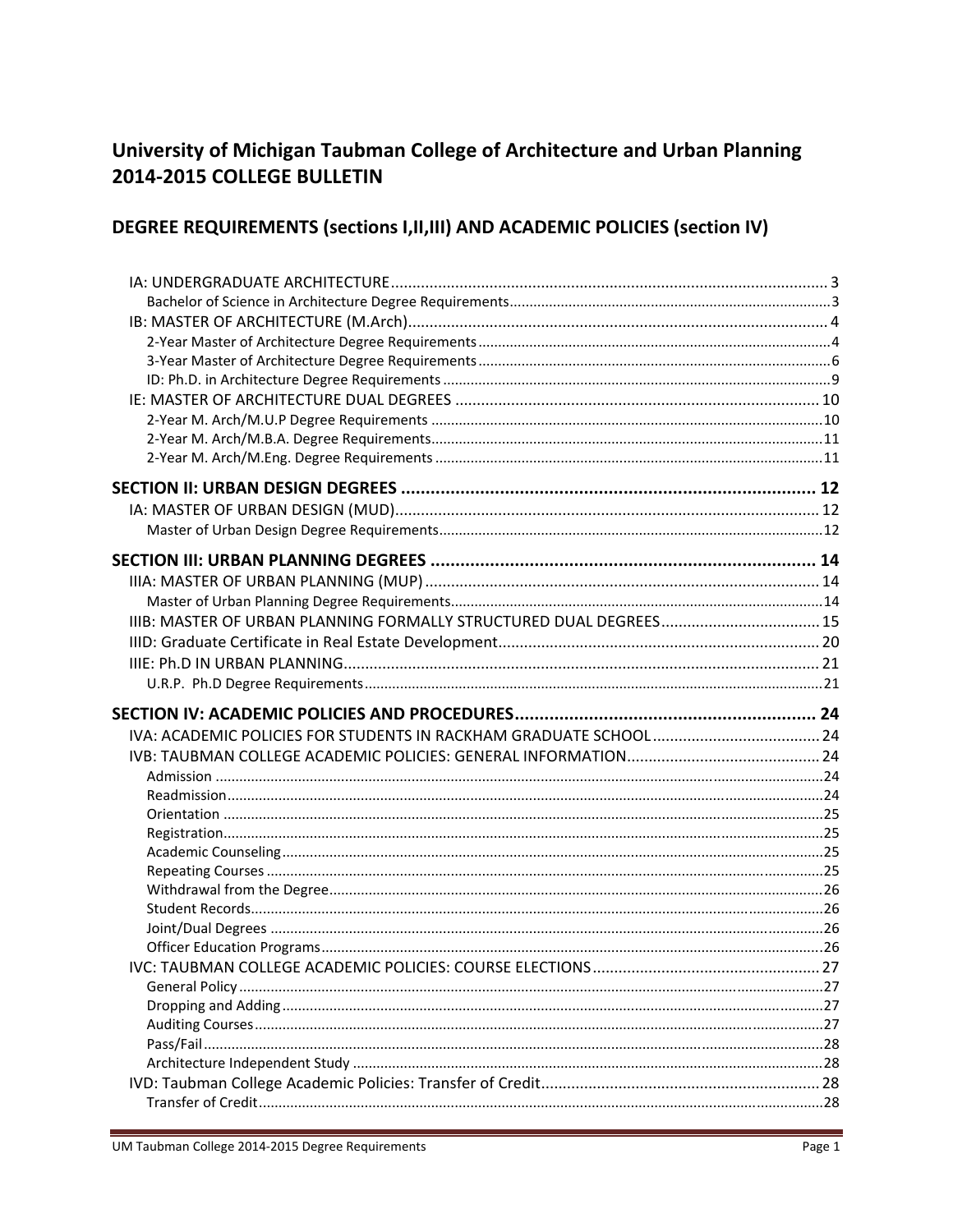| IVF: TAUBMAN COLLEGE ACADEMIC POLICIES: GRADUATE ARCHITECTURE HONORS  31 |  |
|--------------------------------------------------------------------------|--|
|                                                                          |  |
|                                                                          |  |
|                                                                          |  |
|                                                                          |  |
|                                                                          |  |
|                                                                          |  |
|                                                                          |  |
|                                                                          |  |
|                                                                          |  |
|                                                                          |  |

Students must adhere to the degree requirements from the year they entered Taubman College. The University of Michigan reserves the right to change, without notice, any statements in the College Bulletin concerning, but not limited to, degree requirements, curricula, courses, faculty, academic policies and rules. If course or curriculum changes take place after you commence your program, we will make every effort to implement the changes in your best interest.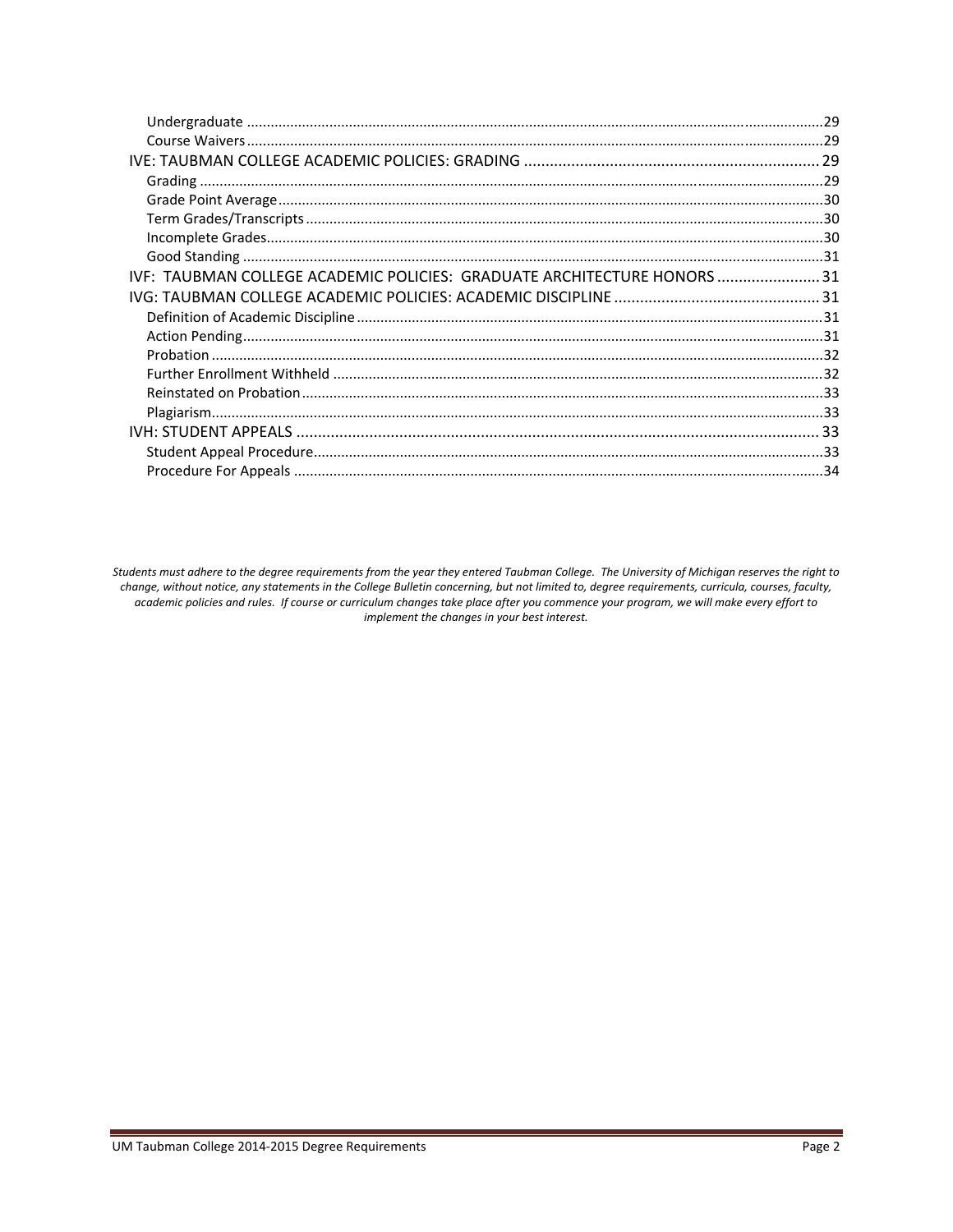#### SECTION I: ARCHITECTURE DEGREES

### **General information: Check your degree status online**

Student can monitor their degree status on Wolverine Access:

- Student business
- Degree progress
- My academic requirements

Please Note: This is only a guide and not an official audit. Please see Student Services for an **official audit of your records.**

# **IA: UNDERGRADUATE ARCHITECTURE**

#### **Bachelor of Science in Architecture Degree Requirements**

In order to qualify for the Bachelor of Science degree, a student must meet the following requirements:

- 1. Complete a minimum of 120 credit hours, of which a minimum of 50 credit hours, including a minimum of 45 credit hours in architecture courses, must be earned while the student is enrolled in Taubman College
- 2. Complete all required courses and distribution requirements specified for the freshman and sophomore years and all required architecture courses specified for the junior and senior years, as listed under "Sample Schedule."
- 3. For courses taken within the University of Michigan you must earn a passing grade (D or better) in each required architecture course, in each required pre‐professional course (art, English, mathematics, and physics), and in each course used to fulfill liberal arts distribution requirements (digital drawing, humanities, natural sciences, and social sciences). For courses taken at another institution a student must receive a C or better to have the course transferred into the University of Michigan Taubman College of Architecture and Urban Planning.
- 4. Earn a minimum cumulative grade point average of 2.0 (C) for all required architecture courses.
- 5. Earn a minimum cumulative grade point average of 2.0 (C) for all courses taken while enrolled in the college.

All students expecting to receive the B.S. degree are required to apply to graduate on Wolverine Access. This should be done at least three months in advance of the expected date of graduation. Students who meet this deadline will have their names published in the Commencement Program. Faculty advisors and administrators can assist students in planning their course schedules, but the student is ultimately responsible for meeting all program and degree requirements. If degree requirements are not completed for the commencement period to which the student has applied on Wolverine Access, a student must apply again on Wolverine Access to be considered for graduation at a subsequent commencement date.

#### **Bachelor of Science in Architecture Core Courses**

| Arch 312 Architectural Design 1 |  |
|---------------------------------|--|
| Arch 322 Architectural Design 2 |  |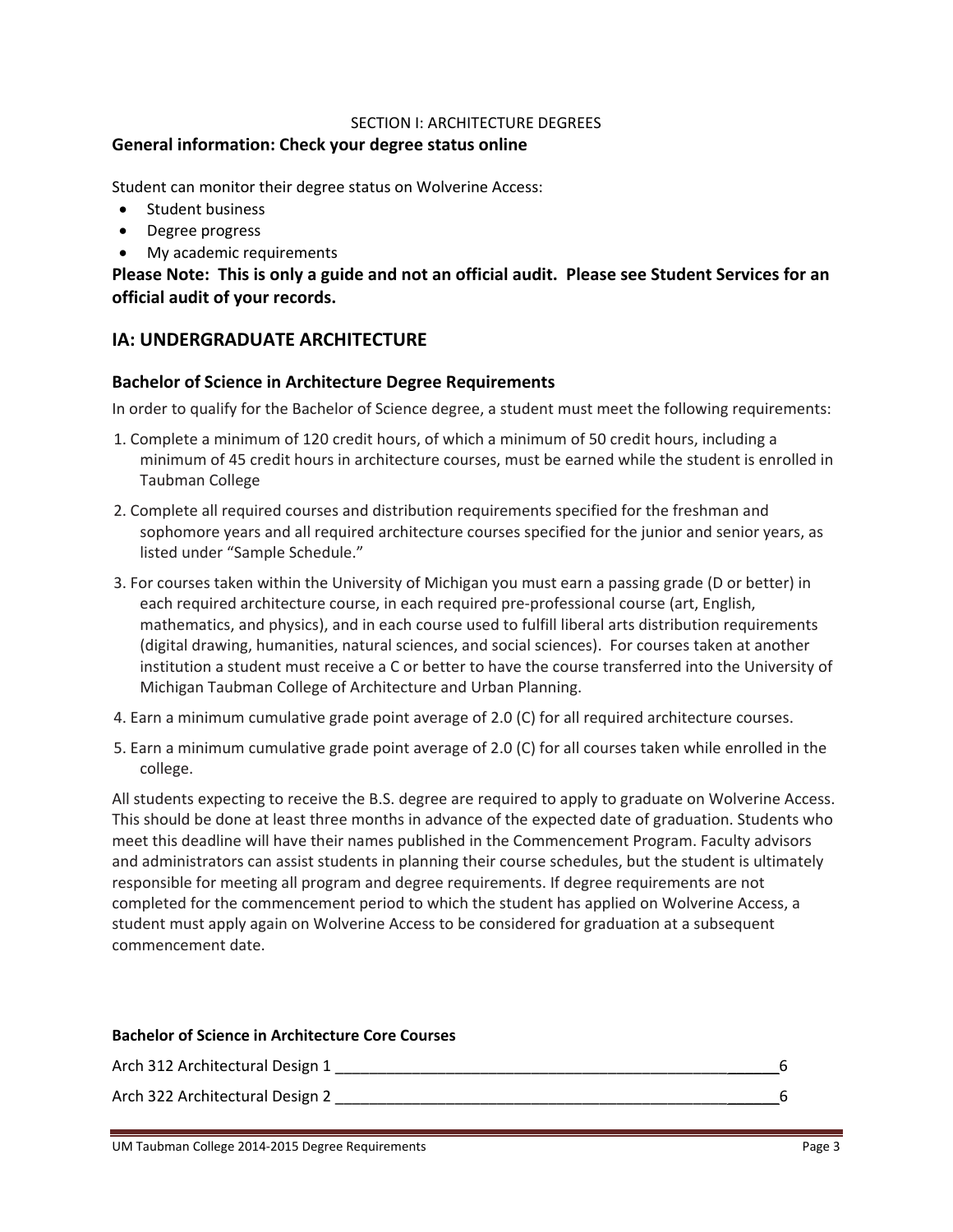| $\overline{\phantom{1}}$ 3 |
|----------------------------|

\*If these courses were not taken prior to entering the degree they must be completed during your studies in the Architecture Program.

# **IB: MASTER OF ARCHITECTURE (M.Arch)**

# **2‐Year Master of Architecture Degree Requirements**

Students must earn 60 credit hours and satisfactorily complete the required courses before a degree is granted. No transfer credit is accepted for graduate level coursework from other institutions.

Specifically, a student must complete:

• Four courses (24 credit hours) of architectural design (Arch 552, Arch 562, Arch 662, Arch 672). Spring half-term Architectural Design cannot be counted as one of the required design courses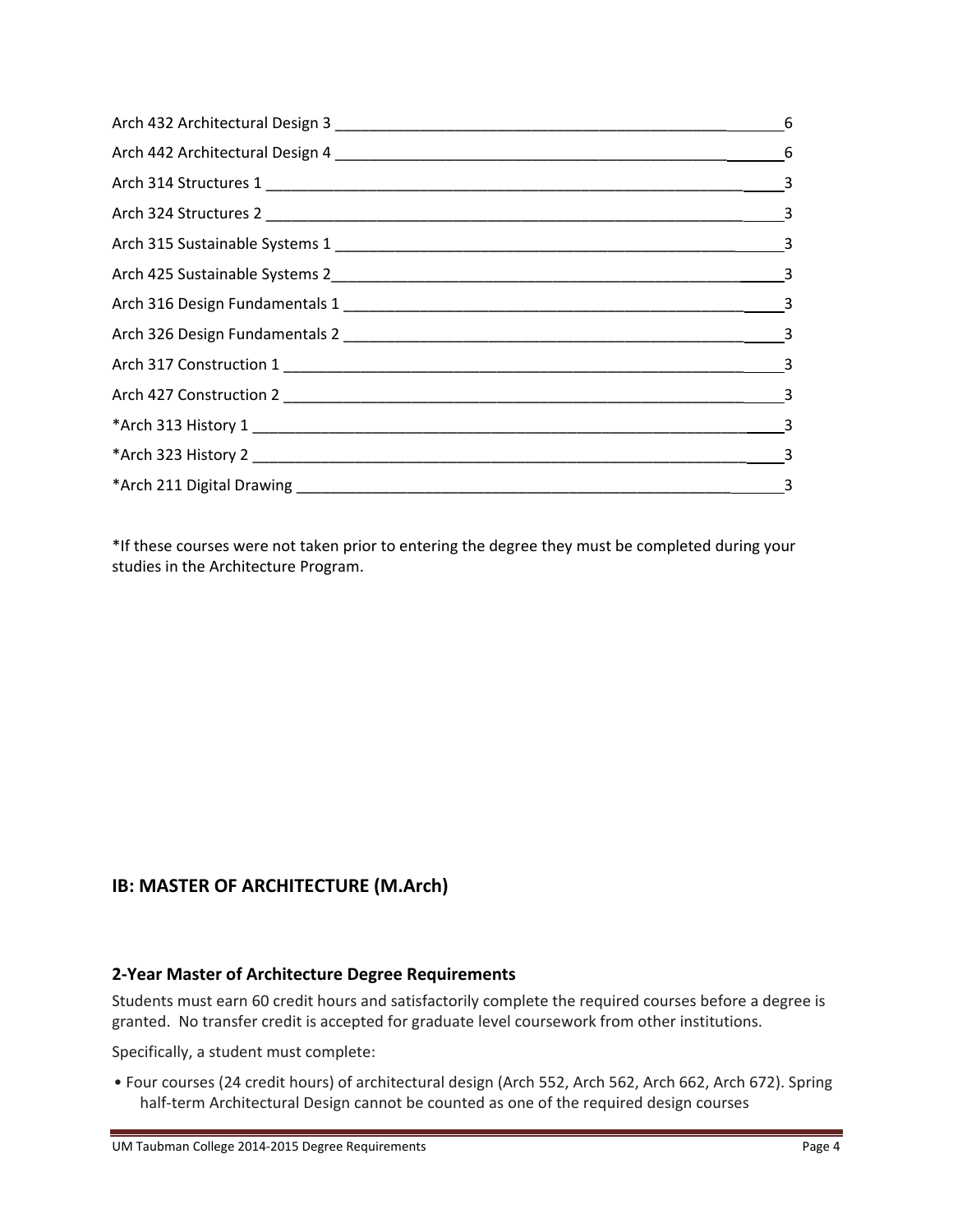- Four courses (12 credit hours) of specific required architecture courses (Arch 516—Architectural Representation, Arch 572—Architectural Theory and Criticism, Arch 583—Professional Practice, and Arch 660—Thesis Development Seminar)
- Three courses (9 credit hours) of 500/600 level elective architecture courses
- Five courses (15 credit hours) of either elective architecture courses or non‐architecture cognate courses ordinarily at the graduate level.

#### **Important Notes about M.Arch Degree Requirements:**

- It is strongly recommended that all required courses (Arch 516, and Arch 572) be taken in the terms suggested in the 2‐Year M.Arch. sample schedule online. Class sizes are limited and those students taking a required course out of the suggested sequence may find that space in some required courses is not available in the preferred term.
- Arch 583, Professional Practice is offered both fall and winter terms. Students can select when they would like to take this course depending on space available.
- No more than six hours of Tutorial Studies (Arch 593 and Arch 600) can be counted toward the 60hour minimum.
- Students who enter the first year of the 2-Year option may not elect required undergraduate architecture courses for credit.
- The one credit hour courses, Arch 993 Teaching Methods for GSIs, and Arch 690 Architectural Curriculum Practical Training, cannot be counted towards graduation requirements.
- ELI 530 does not count toward the required 60 credit hours.
- A student must complete the 60 credit hours required for the M.Arch. degree with a cumulative GPA of 3.0 or above and with a grade of C- or better in each required architecture course.

The student's faculty advisor must approve all course elections, including electives and 500/600 level architecture courses, on a program planning form. The program planning form is placed on file with the college registrar and is used to finalize degree requirements at the time of graduation. In addition, all students expecting to receive the Master of Architecture Degree are required to apply to graduate on Wolverine Access. This should be done at least three months in advance of the expected date of graduation. Students who meet this deadline will have their names published in the commencement program. Faculty advisors and administrators can assist a student in planning course schedules, but the student is ultimately responsible for meeting all program and degree requirements. If degree requirements are not completed for the commencement period to which the diploma application has been filed, a student must complete a new diploma application to be considered for graduation at a subsequent commencement date.

#### **2 Year Core Courses**

Arch 552 Arch Design V \_\_\_\_\_\_\_\_\_\_\_\_\_\_\_\_\_\_\_\_\_\_\_\_\_\_\_\_\_\_\_\_\_\_\_\_\_\_\_\_\_\_\_\_\_\_\_\_\_ 6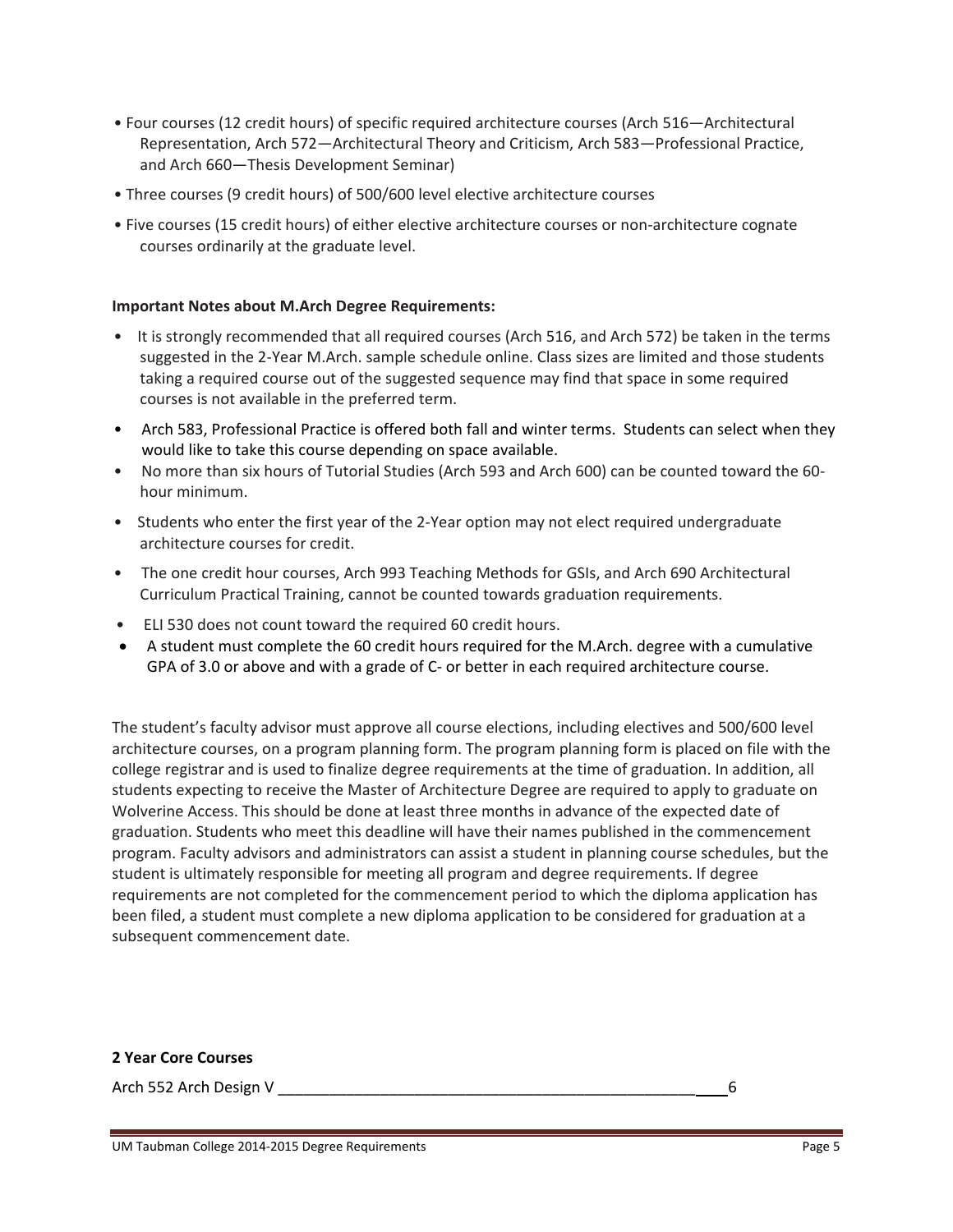| - 6                        |
|----------------------------|
| $6\overline{6}$            |
| $\overline{\phantom{a}}$ 3 |
| $\sim$ 6                   |
| $\overline{\phantom{a}}$ 3 |
| $\sim$ 3                   |
|                            |

# **3‐Year Master of Architecture Degree Requirements**

In order to qualify for the 3‐Year option Master of Architecture degree, a student must complete a minimum of 105 credit hours while enrolled in Taubman College, in addition to satisfactorily completing the two pre‐requisite courses: Calculus 1 and Physics 1 (lecture and lab). No transfer credit is accepted for graduate level coursework from other institutions.

Specifically a student must complete:

- Seven courses (42 credit hours) of Architectural Design (Arch 402, Arch 412, Arch 422, Arch 552, Arch 562, Arch 662, Arch 672). Spring half‐term Architectural Design cannot be counted as one of the required design courses
- Four courses (12 credit hours) of specific required architecture courses (Arch 516—Architectural Representation, Arch 572—Architectural Theory and Criticism, Arch 583—Professional Practice, and Arch 660—Thesis Development Seminar)
- One course (3 credit hours) in History of Architecture (Arch 413)
- Two courses (6 credit hours) in Sustainable Systems (Arch 315 and Arch 425)
- Two courses (6 credit hours) in Structures, (Arch 314 and Arch 324).
- One course (3 credit hours) in Design Fundamentals, Arch 416.
- Two courses (6 credit hours) in Construction, Arch 417 and Arch 527.
- Four courses (12 credit hours) selected from 500/600 level architecture electives.
- Five courses (15 credit hours) selected from architecture or non‐architecture cognate courses ordinarily at the graduate level.

#### **Notes:**

• Students should make every effort to take all required courses (Arch 516, and Arch 572,) in the terms suggested in the sample schedule. Class sizes are limited and space may not be available in the preferred term for students taking required courses out of the recommended sequence.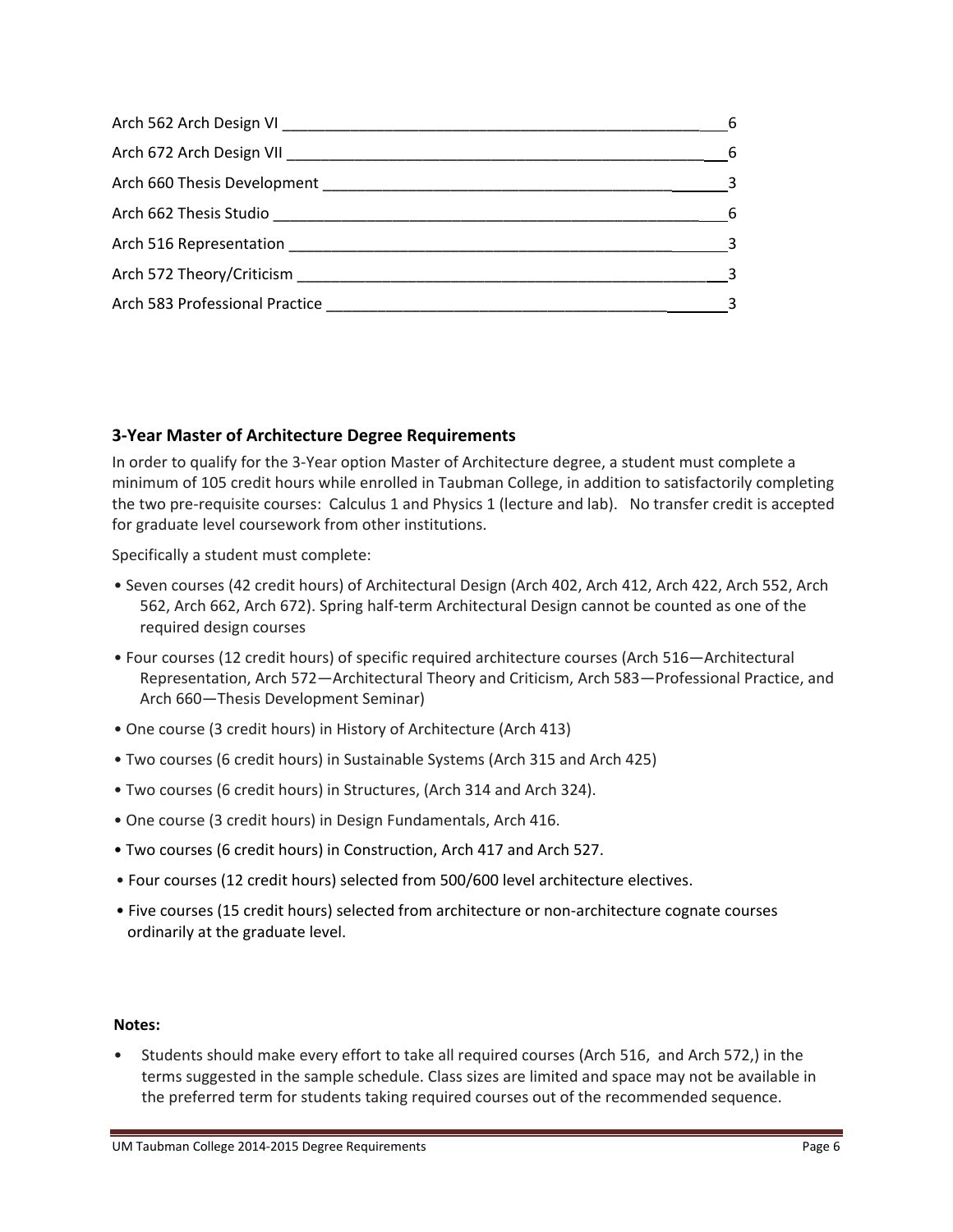- Arch 583, Professional Practice is offered both fall and winter terms. Students can select when they would like to take this course depending on space available.
- No more than six hours of tutorial studies (Arch 593, Arch 600) can be counted toward the 105-hour minimum
- The student must earn a cumulative GPA of 3.0 or above, with a grade of C- or better in each required architecture course
- All required 300‐ and 400‐level architecture courses and a digital drawing course should be completed by the end of the second year
- All course elections must be approved by the student's faculty advisor on a 3-Year program planning form. Policies regarding the diploma application and graduation honors are the same as those for other graduate students

### **3G Core Courses**

| 6 |
|---|
| 6 |
|   |
|   |
|   |
|   |
|   |
|   |
|   |
| 3 |
| 3 |
|   |
|   |
|   |
|   |
|   |
|   |
|   |

# **IC: Master of Science in Architecture Degree Requirements**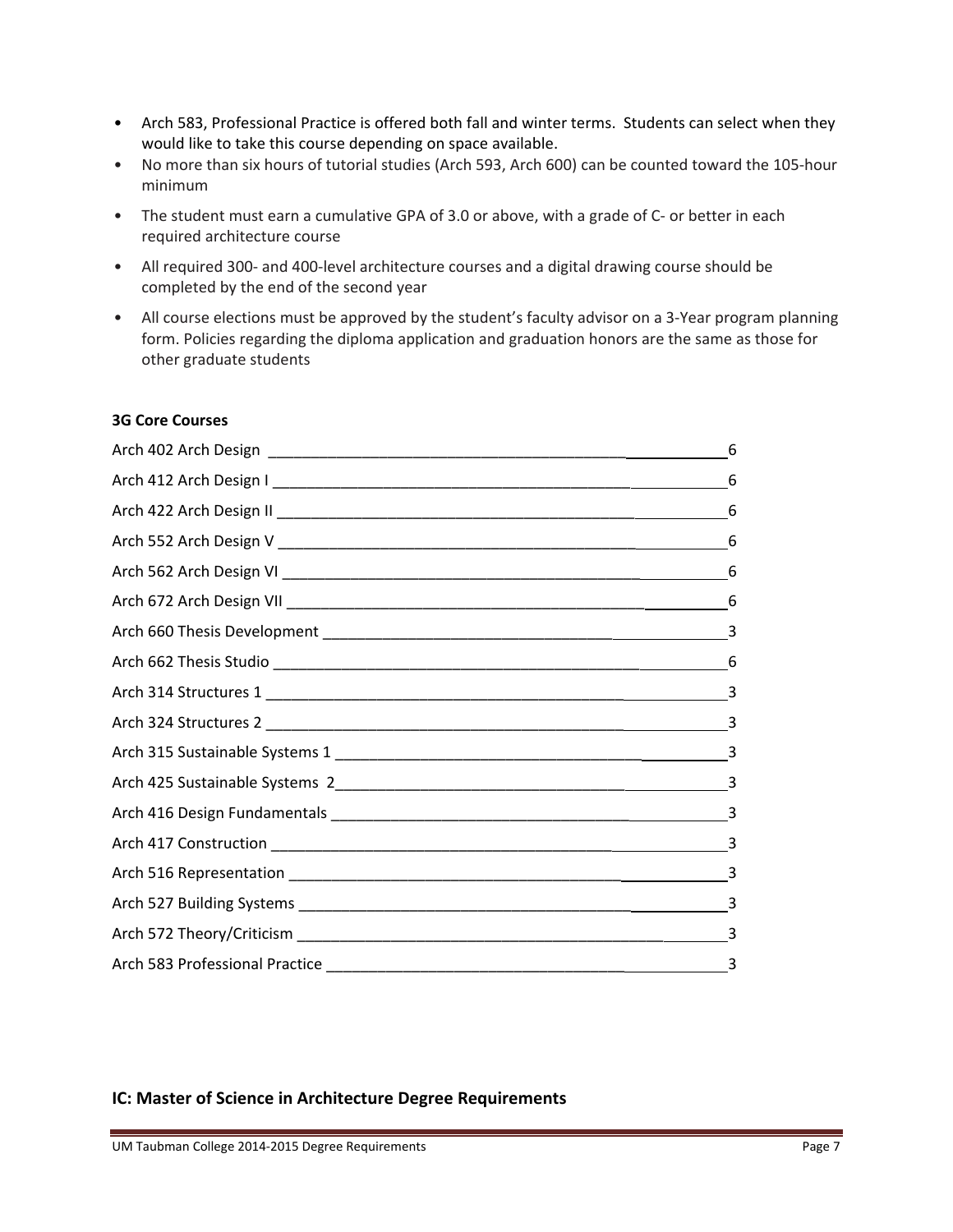# **Master of Science in Architecture; Concentration: Conservation**

Completion of a minimum of 36 credit hours with a GPA of 3.0 (B) or better. Specifically a student must complete the following in good standing (grade of 'B' or better), NFC (not for credit) or undergrad courses do not count toward the 36 credit hour requirement: Core Requirements:

- One course (3 credit hours) in MS Proseminar (Arch 714);
- One course (3 credit hours) in MS Concentration Theory (Arch 716);
- Two courses (6 credit hours) in MS Concentration Core A & B (Arch 717 / 553);
- One course (6 credit hours) in MS Practicum (Arch 700, Section 003);
- One course (6 credit hours) in MS Capstone (Arch 739, Section 003);
- Four courses (12 credit hours) of Open electives two courses of which must be cognates (defined by Rackham Graduate School as graduate‐level courses in a discipline or area different from the student's field of study).

# **Master of Science in Architecture; Concentration: Material Systems**

Completion of a minimum of 36 credit hours with a GPA of 3.0 (B) or better. Specifically a student must complete the following in good standing (grade of 'B' or better), NFC (not for credit) or undergrad courses do not count toward the 36 credit hour requirement:

Core Requirements:

- One course (3 credit hours) in MS Proseminar (Arch 714);
- One course (3 credit hours) in MS Concentration Theory (Arch 706);
- Two courses (6 credit hours) in MS Concentration Core A & B (Arch 707 / 708);
- One course (6 credit hours) in MS Practicum (Arch 700, Section 002);
- One course (6 credit hours) in MS Capstone (Arch 739, Section 002);
- Four courses (12 credit hours) of Open electives two courses of which must be cognates (defined by Rackham Graduate School as graduate‐level courses in a discipline or area different from the student's field of study).

# **Master of Science in Architecture; Concentration: Digitial Technologies**

Completion of a minimum of 36 credit hours with a GPA of 3.0 (B) or better. Specifically a student must complete the following in good standing (grade of 'B' or better), NFC (not for credit) or undergrad courses do not count toward the 36 credit hour requirement: Core Requirements:

- One course (3 credit hours) in MS Proseminar (Arch 714);
- One course (3 credit hours) in MS Concentration Theory (Arch 701);
- Two courses (6 credit hours) in MS Concentration Core A & B (Arch 702 / 703);
- One course (6 credit hours) in MS Practicum (Arch 700, Section 001);
- One course (6 credit hours) in MS Capstone (Arch 739, Section 001);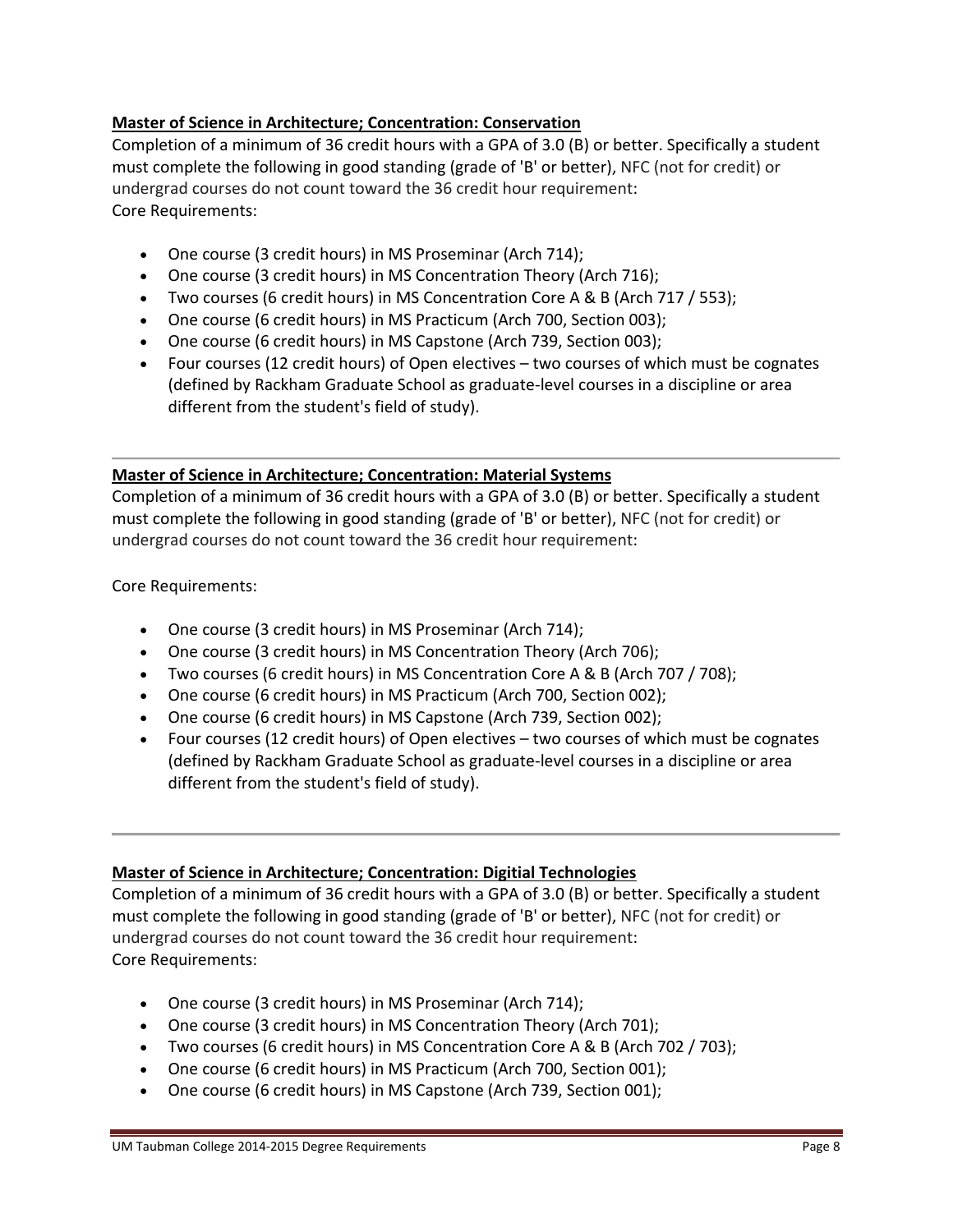Four courses (12 credit hours) of Open electives – two courses of which must be cognates (defined by Rackham Graduate School as graduate‐level courses in a discipline or area different from the student's field of study).

# **Master of Science in Architecture; Concentration: Design and Health**

Completion of a minimum of 36 credit hours with a GPA of 3.0 (B) or better. Specifically a student must complete the following in good standing (grade of 'B' or better), NFC (not for credit) or undergrad courses do not count toward the 36 credit hour requirement: Core Requirements:

- One course (3 credits) in MS Proseminar (Arch 714);
- One course (3 credits) in MS Concentration Theory (Arch 726);
- Two courses (6 credits) in MS Concentration Core A & B (Arch 727/728)
- One course (6 credits) in MS Practicum (Arch 700, Section 004)
- One course (6 credits) in MS Capstone (Arch 739, Section 004)
- Four courses (12 credit hours) of Open electives two courses of which must be cognates (defined by Rackham Graduate School as graduate‐level courses in a discipline or area different from the student's field of study).

# **ID: Ph.D. in Architecture Degree Requirements**

Students who have been offered admission are required to complete a minimum of 40 credit hours of graded course work (including core courses and electives) prior to achieving candidacy. Specifically, students are required to take:

- 1. 13 credit hours of core courses (including 3 credit hours related to the Research Practicum)
- 2. 12 credit hours of letter graded courses in the major specialization area
- 3. 9 credit hours of letter graded courses in the minor specialization area
- 4. 6 credit hours of letter graded elective courses.

All students who anticipate working with quantitative or qualitative data manipulation are required to complete at least 3 credit hours of graded coursework in statistical analyses and/or advanced research methods (beyond the required core course).

Students must complete two consecutive terms of full‐time graduate work in residence beginning in the fall term of their first year so that the core courses may be taken in the required sequence. Students who have been offered special admission will be required to complete additional course work. Rackham requires that graduate‐level cognate courses of four credit hours be satisfactorily completed in a department/program other than the Architecture Program. These courses may be used to satisfy the major or minor requirement and must be approved by the student's major professor. These credit hours are not additional to the 40 required hours. Upon satisfactorily completing all Ph.D. course work, a Ph.D. student is eligible to apply for and be awarded the Master of Science degree.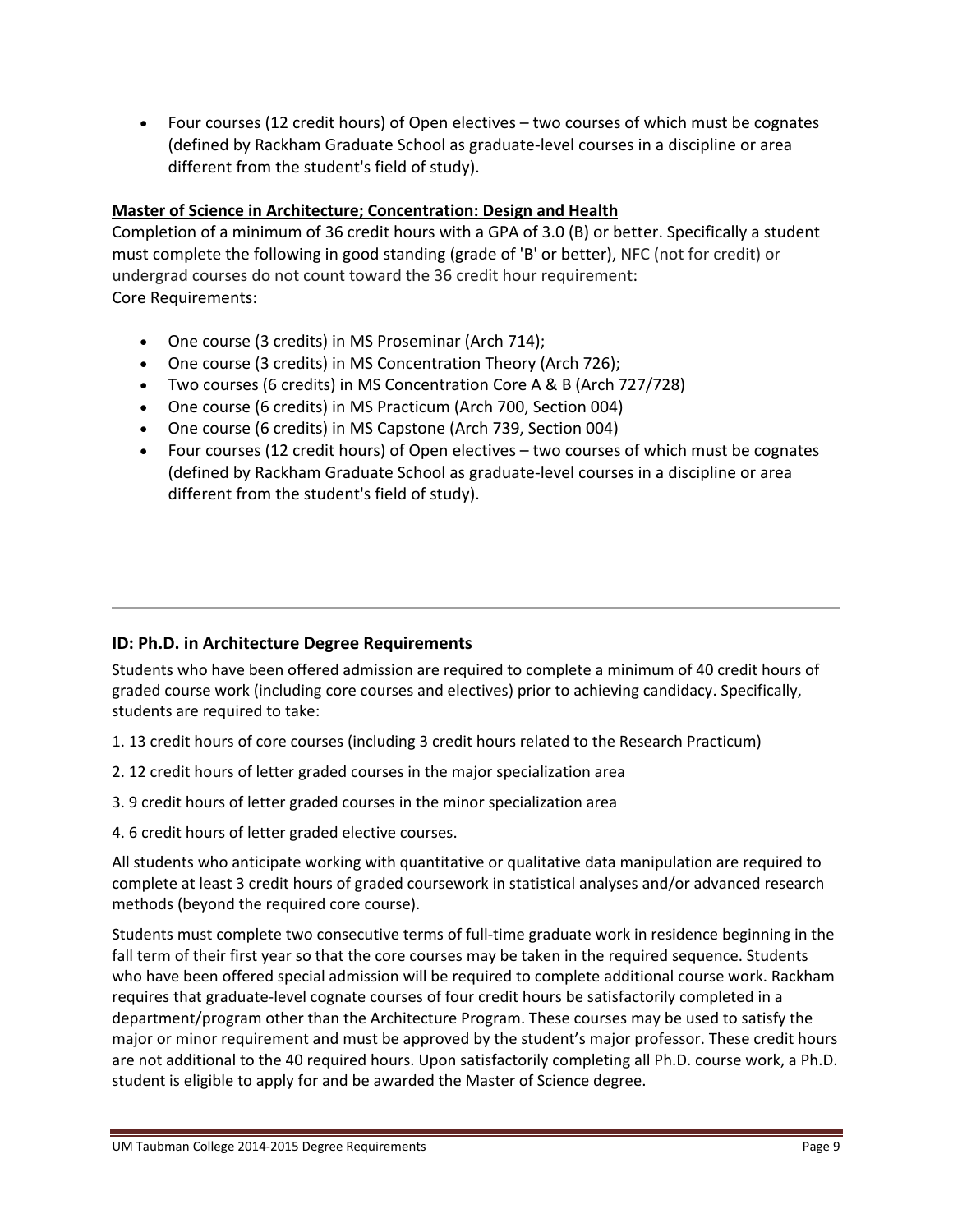#### **Ph.D. In Architecture Core Courses**

The core curriculum for the degree consists of courses in the theoretical foundations of architecture, research methods, and seminars relating to the student's major and/or minor specialization areas. For detailed description of these courses see the Course Descriptions section.

| <b>Course Credit Hours</b>                                                                                                                                        |  |
|-------------------------------------------------------------------------------------------------------------------------------------------------------------------|--|
| Arch 801 Doctoral Colloquium: Ethics and Doctoral Research                                                                                                        |  |
| Arch 812 Theory in Architectural Research<br>(Ph.D. student in the H/T specialization area can replace 812 with an alternative course designated by the H/T area) |  |
| Arch 813 Research Design and Methods in Architecture<br>Section 001-HT<br>Section 002-BT, DS<br>2.                                                                |  |
| Area Seminar (choose one of three options)<br>Arch 823: Architectural History and Theory<br>Arch 824: Design Studies<br>Arch 825: Building Technology             |  |
| Arch 839 Research Practicum                                                                                                                                       |  |
| TOTAL                                                                                                                                                             |  |

With approval from Doctoral Studies a student may elect to take another 3 hour methods course in lieu of Arch 813.

# **IE: MASTER OF ARCHITECTURE DUAL DEGREES**

# **2‐Year M. Arch/M.U.P Degree Requirements**

Students must register in the Taubman College of Architecture and Urban Planning and the Rackham Graduate School. Course elections should be identical in each unit for each semester. The dual M.Arch/M.U.P. degree requires the completion of a minimum of 84 credit hours.

Specifically, a student must complete:

- 1. 36 credit hours of 500/600 level architecture courses, including four courses (24 credit hours) of architectural design (Arch 552, Arch 562, Arch 662, Arch 672,) and four courses (12 credit hours) of specific required architecture courses: (Arch 516—Architectural Representation, Arch 572— Architectural Theory and Criticism, Arch 583—Professional Practice, and Arch 660—Thesis Development Seminar)
- 2. 30 credit hours of graduate level urban planning courses, including all "core" course work unless waived by the instructor
- 3. 18 additional cognate/elective courses needed to fulfill the 84 credit hour requirement

In addition, students who lack college‐level economics and statistics must complete acceptable courses in these two degrees. A cumulative GPA of "B" must be earned in each unit and not more than 24 credit hours may be double‐counted toward the two degrees.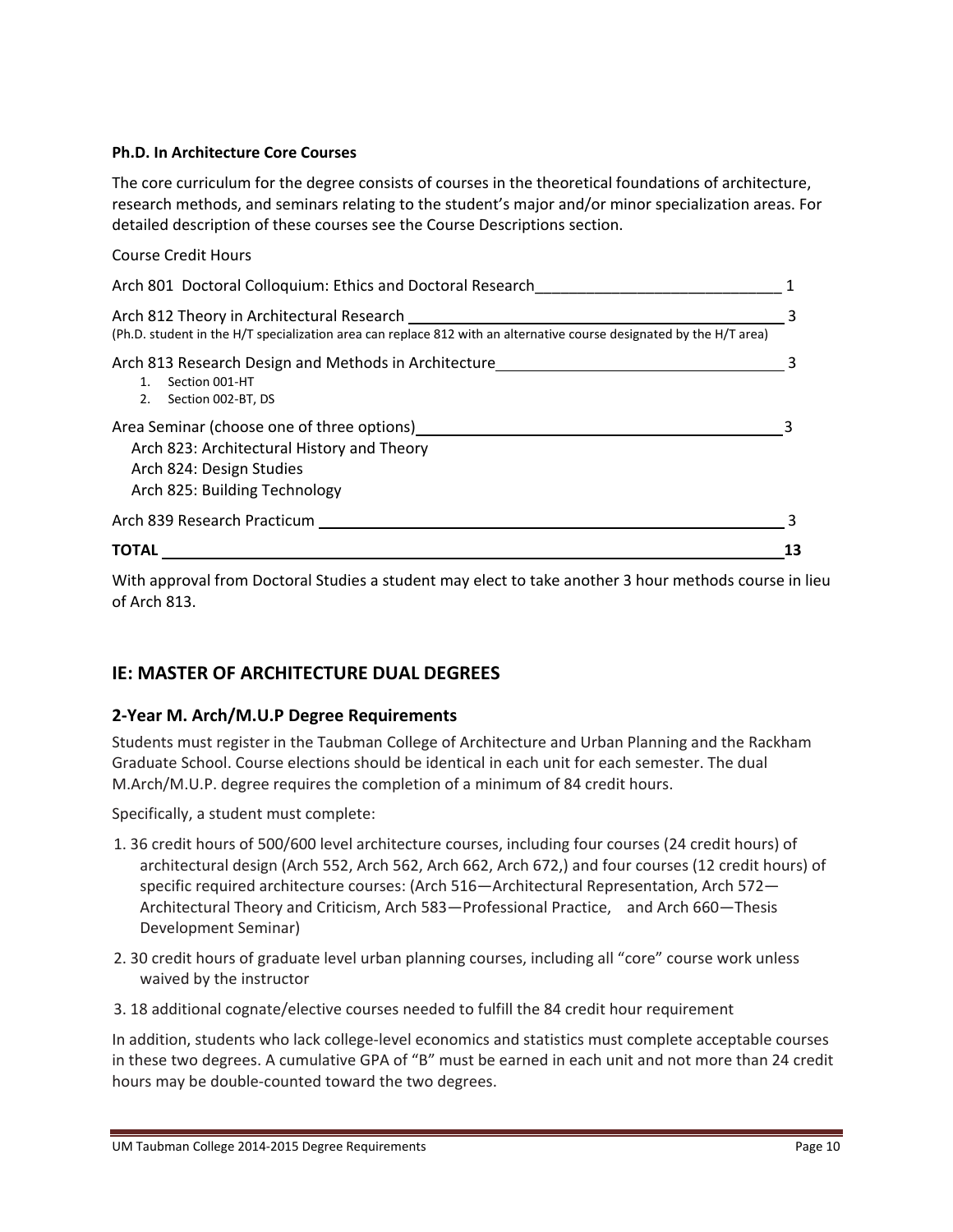Each unit maintains a separate transcript and either degree may be awarded independently, provided the requirements for the single degree have been met. Because enrollment in the dual degree involves two separate units, it becomes the responsibility of the student to follow the academic policies and procedures of each.

# **2‐Year M. Arch/M.B.A. Degree Requirements**

Students in the Joint Degree M.Arch./M.B.A. degree must complete a minimum of 90 credit hours, including a minimum of:

### **60 credit hours in Taubman College (cannot include transfer credit or work experience) including:**

- 24 credit hours of architectural design (Arch 552, Arch 562, Arch 662, Arch 672)
- Four courses (12 credit hours) of specific required architecture courses (Arch 516—Architectural Representation, Arch 572—Architectural Theory and Criticism, Arch 583—Professional Practice, and Arch 660 – Thesis Development Seminar )
- Three courses (9 credit hours) of 500/600 level elective architecture courses.
- 15 credit hours of transferable electives from the Business School

#### **60 credit hours in the Business School, including:**

- 30 credit hour M.B.A. core (no credit is awarded for Business Administration core courses successfully waived; credit must be earned with Business electives
- 15 elective credit hours in Business Administration
- 15 credit hours of transferable electives from Taubman College

# **2‐Year M. Arch/M.Eng. Degree Requirements**

Students must dually register in the A. Alfred Taubman College of Architecture and Urban Planning and the college of Engineering. For any given term, courses being double‐counted should be elected in each unit, while those pertaining only to the M.Arch. degree are elected in Architecture and Urban Planning and those pertaining only to the M.Eng. degree in Engineering. The dual M. Arch./ M.Eng. degree requires the completion of a minimum of 75 credit hours. Specifically, a student must complete:

- 1. Four courses (24 credit hours) of architectural design (Arch 552, Arch 562, Arch 662, Arch 672);
- 2. Four courses (12 credit hours) of specific required architecture courses: (Arch 516—Architectural Representation, Arch 572—Architectural Theory and Criticism, Arch 583—Professional Practice, and Arch 660—Thesis Development Seminar)
- 3. Three courses (9 credit hours) selection from 500/600 level Architecture Courses
- 3. 9 credit hours of construction engineering "core" courses (CEE 531, CEE 532, CEE 536)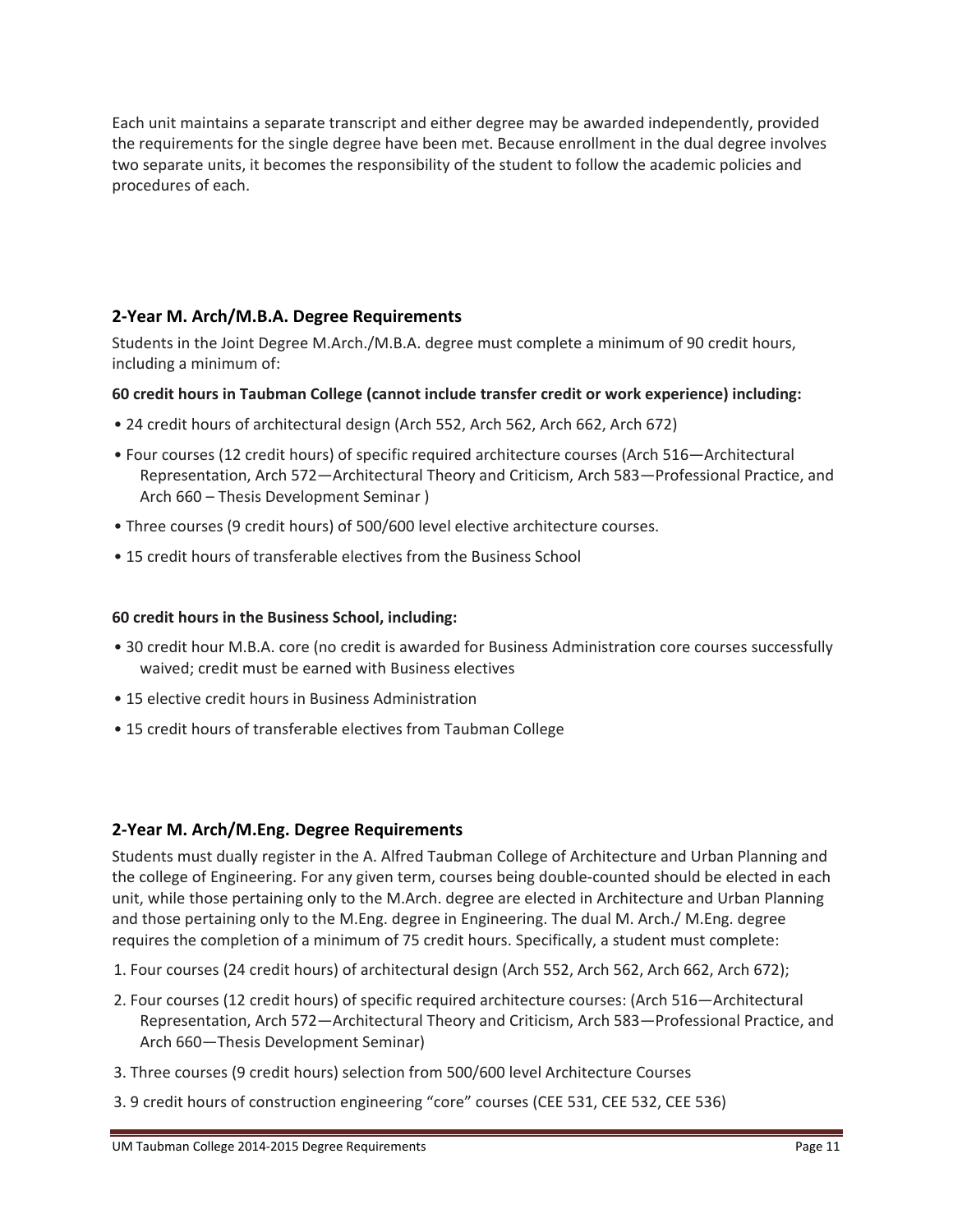- 4. 6 credit hours of graduate‐level construction engineering courses
- 5. 3 credit hours of a construction practice seminar (CEE 530)
- 6. Any additional cognate/elective courses needed to fulfill the 75 credit hours and general requirements of each degree

In addition to the requirements outlined above, students must also complete—by the end of their first year of graduate study—the following courses or approved equivalents: CEE 351 Civil Engineering Materials, CEE 431 Construction Contracting, CEE 432 Construction Engineering, and CEE 445 Engineering Properties of Soils. In order to minimize scheduling problems, students are strongly encouraged to complete these courses prior to entering the dual degree. Note that these four courses, as well as other 300 and 400 level courses, will not be recognized for graduate credit within the 30 credit hours required for the M.Eng. degree.

A cumulative GPA of "B" must be earned in each unit and no more than 15 credit hours may be double‐ counted toward the two degrees. Each unit maintains a separate transcript and either degree may be awarded independently, provided the requirements for the single degree have been met. Because enrollment in the dual degree involves two separate units, it becomes the responsibility of the student to follow the academic policies and procedures of each.

# **SECTION II: URBAN DESIGN DEGREES**

### **General information: Check your degree status online**

Students can monitor their degree status on Wolverine Access:

- Student business
- Degree progress
- My academic requirements

Please Note: This is only a guide and not an official audit. Please see Student Services for an **official audit of your records.**

# **IA: MASTER OF URBAN DESIGN (MUD)**

#### **Master of Urban Design Degree Requirements**

The M.U.D. Degree requires 52 academic credits. The degree is 12 months in length consisting of a summer half term (July–August), fall full term (September–December), winter full term (January– April), and spring half term (May–June).

#### **Master of Urban Design Core Courses**

| UD 712 OneCity Studio I   | 6 |
|---------------------------|---|
| UD 722 OneCity Studio II  | 6 |
| UD 732 OneCity Studio III | 6 |
| UD 742 UD OneCity Capsto  |   |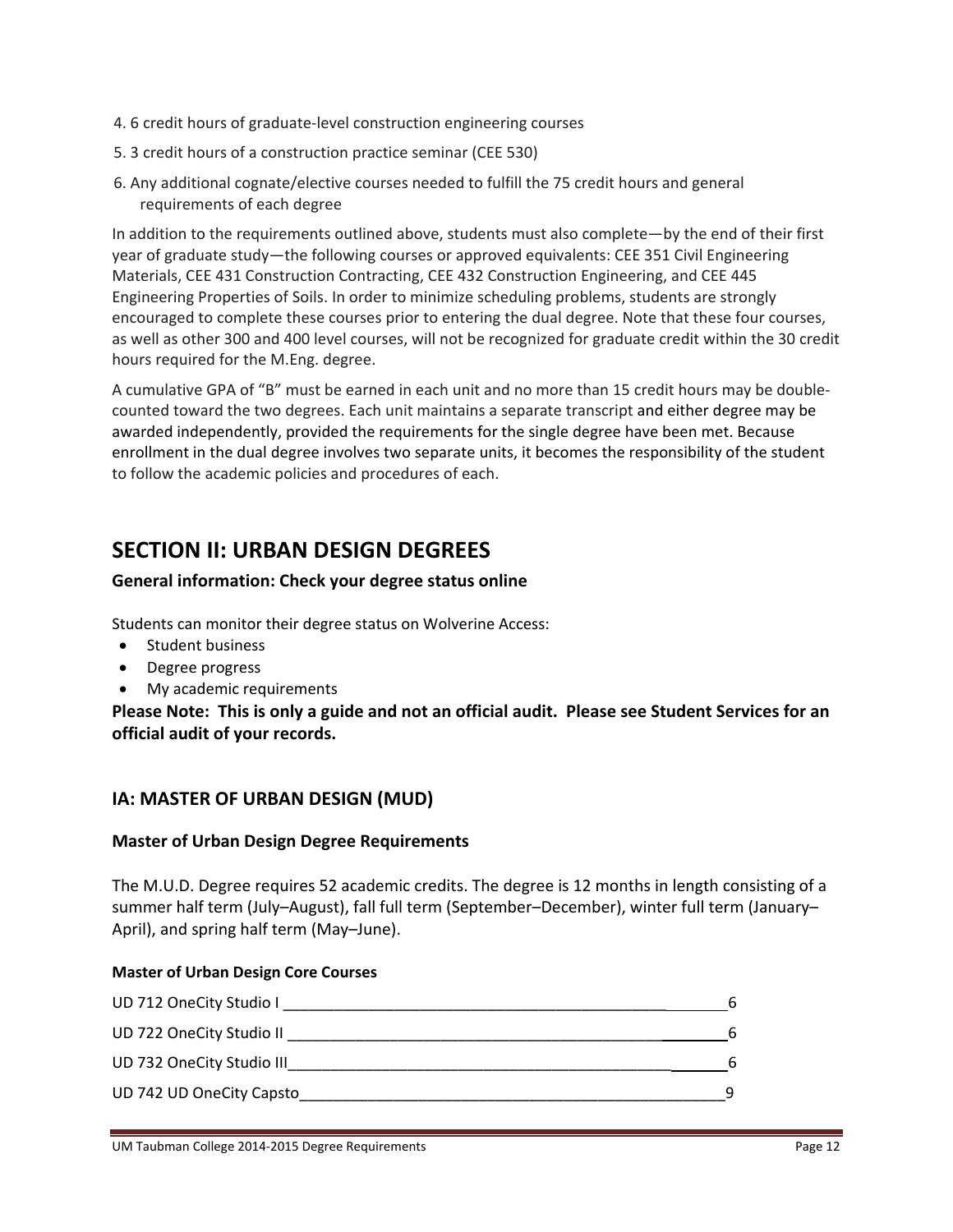| 1.5                        |
|----------------------------|
| 1.5                        |
|                            |
|                            |
| $\overline{\phantom{a}}$ 3 |
| $\overline{\phantom{a}}$ 3 |
| 3                          |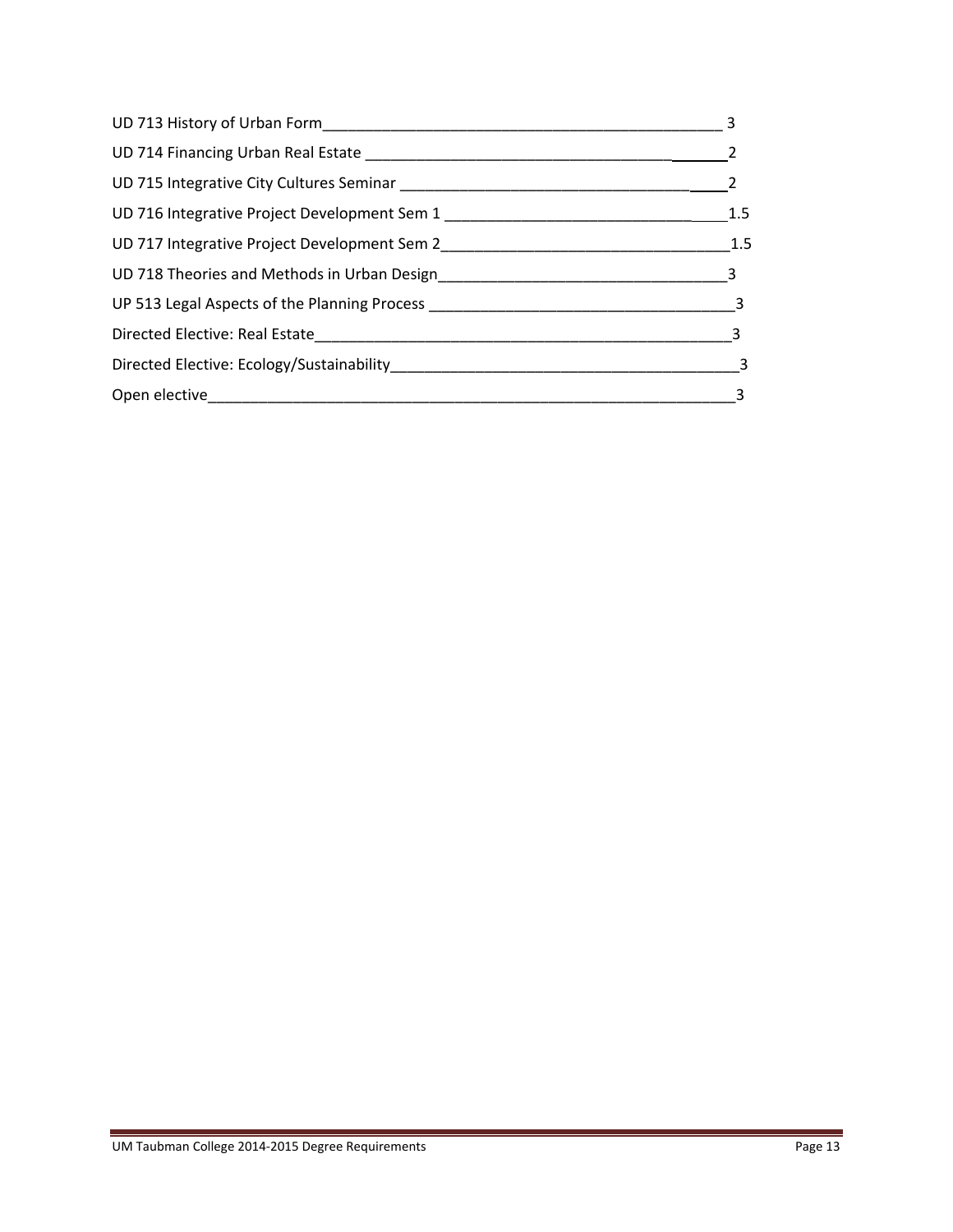# **SECTION III: URBAN PLANNING DEGREES**

# **IIIA: MASTER OF URBAN PLANNING (MUP)**

#### **Master of Urban Planning Degree Requirements**

In order to obtain the Master of Urban Planning degree, a student must fulfill the following requirements:

1. The student must complete a minimum of 48 approved credit hours, of which:

a) a minimum of 30 hours must be in graduate‐level urban planning courses; and

b) no more than eight hours may be counted from among individual study‐type courses (i.e., UP 680, 685, 733, or 734).

2. The student must complete all "core" courses, unless waived by the faculty member who teaches a specific core course.

3. Each student must complete a course in economics (UP 510) and a course in statistics (UP 503) if these were not taken as an undergraduate.

4. Each student must complete a minimum of four hours of courses outside the degree (cognate requirement).

5. Each student completes a concentration that normally includes at least three courses.

Each student must earn an overall grade point average of "B" (3.0) or better while enrolled in the degree.

Incoming students are assigned a faculty advisor with whom programs of study, course alternatives, concentration choices, and career objectives are explored. The counseling procedure within the degree varies according to the individual student's needs and his or her evolution through the four terms of study.

All students develop a written study plan using the "Degree Requirements Checklist." This study plan should be reconsidered and revised by the student with the approval of the advisor each term. The checklist will be maintained in the student's file and serve as the official record of a student's progress toward degree requirements. Keeping the form up to date helps to ensure that degree requirements are met in a timely fashion. Students complete a concentration declaration form during their second full semester in the degree; the concentration advisor should approve a student's concentration plan on the Degree Requirements Checklist before the end of the third semester.

#### **M.U.P. Core Courses**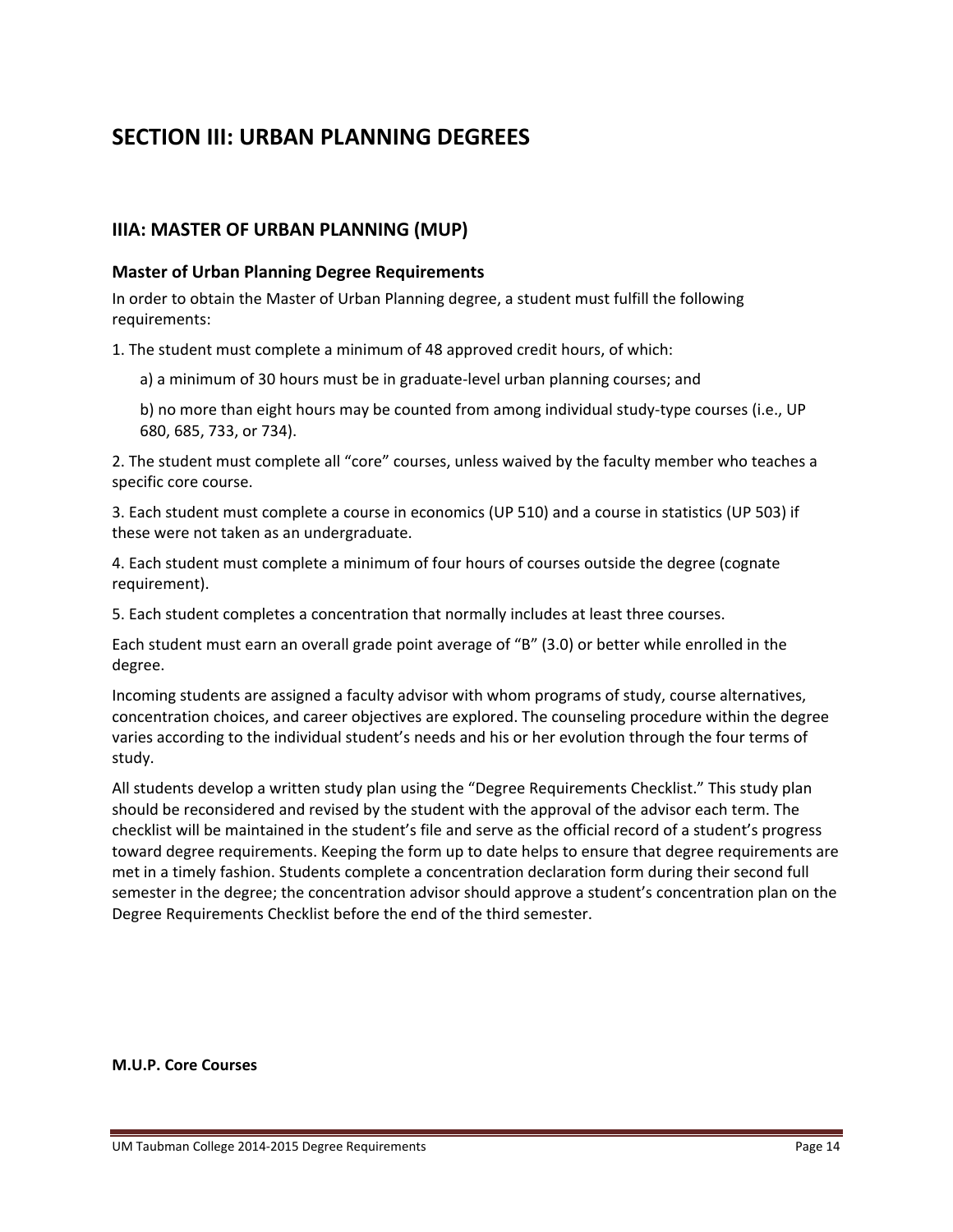Generally, students take the majority of their courses during the first year from among the offerings of the Urban and Regional Planning Program. A series of "core" courses serve to give the student a broad‐ based knowledge of planning. These classes deal with urban planning analysis, history and theory, professional practice, and the social, economic, political, legal, and physical aspects of urban planning. If a student already possesses an acceptable level of competence in an area covered by a core course, an elective may be substituted. The determination as to whether or not a student possesses an acceptable level of competence will be made by the respective instructor in a core course in consultation with the student, his or her advisor, and the chair. All changes must be noted on the "Degree Requirements Checklist." The "core" courses required of master of urban planning students are as follows:

| <b>Course Number/Title</b>                                                                                                                                                                                                     | <b>Credit Hours</b>     |
|--------------------------------------------------------------------------------------------------------------------------------------------------------------------------------------------------------------------------------|-------------------------|
| UP 503 Introduction to Statistics*                                                                                                                                                                                             |                         |
| (for those who have not taken statistics) example a state of the state of the state of the state of the state o                                                                                                                | 3                       |
|                                                                                                                                                                                                                                |                         |
|                                                                                                                                                                                                                                |                         |
| UP 510 Public Economics for Urban Planning**                                                                                                                                                                                   |                         |
|                                                                                                                                                                                                                                |                         |
|                                                                                                                                                                                                                                |                         |
|                                                                                                                                                                                                                                | $\overline{\mathbf{3}}$ |
|                                                                                                                                                                                                                                |                         |
| UP 634 Integrative Field Experience Learner and Control and Control of the Control of the Control of the Control of the Control of the Control of the Control of the Control of the Control of the Control of the Control of t | 6                       |
| or UP 733/4 Planning Thesis/Professional Project                                                                                                                                                                               |                         |

\* Or a statistics course taken prior to program entry.

\*\* Or a microeconomics course taken prior to program entry.

# **IIIB: MASTER OF URBAN PLANNING FORMALLY STRUCTURED DUAL DEGREES**

# **M.U.P./M.Arch. Degree Requirements**

Students must register in Taubman College and Rackham School of Graduate Studies. Because of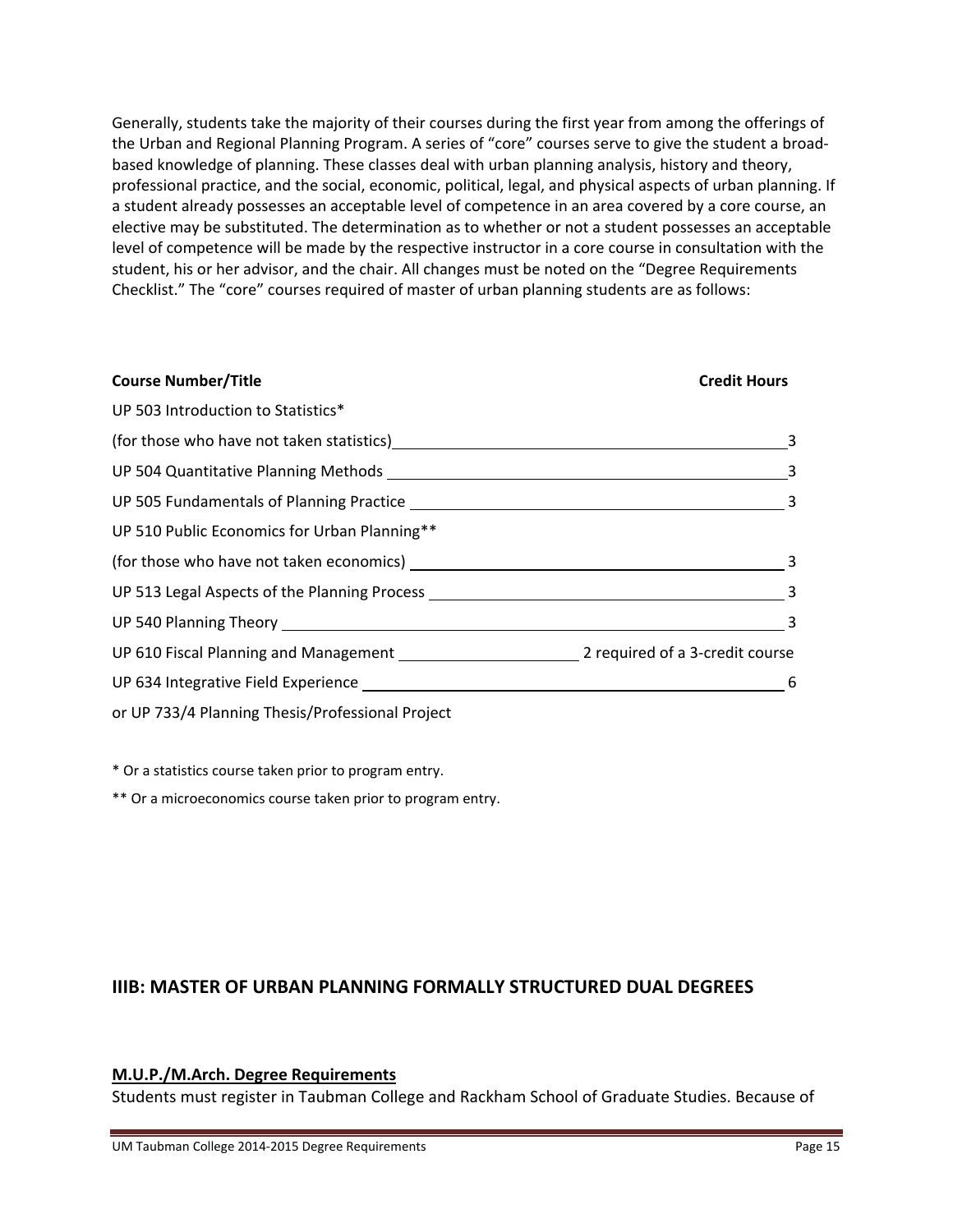the way the Architecture Program calculates grade point averages, a student must register for double-counted courses in both units in the semesters when these courses are taken. A student may register for all courses in both units so that course elections are identical in both units. The dual M.Arch./M.U.P. degree requires the completion of a minimum of 84 credit hours. Specifically, a student must complete:

- 1. 24 credit hours of architectural design courses (Arch 552, Arch 562, Arch 672, Arch 662).
- 2. Four courses (12 credit hours) of specific required architecture courses (Arch 516 Architectural Representation, Arch 572 Architectural Theory and Criticism, Arch 583 Professional Practice, and Arch 660 Thesis Development Seminar).
- 3. Three courses (9 credit hours) of 500/600 level elective architecture courses
- 4. 30 credit hours of graduate level urban planning courses, including all "core" course work unless waived by the instructor.

Any additional cognate/elective courses needed to fulfill the 84 credit hour requirement. In addition, students who lack college‐level economics or statistics must complete acceptable courses in these two areas. These may be counted toward the 30 credit hours of graduate‐level urban planning courses, provided they are taken for graduate credit in urban planning. A cumulative GPA of "B" must be earned in each unit and 24 credit hours may be double‐counted toward the two degrees. Each unit maintains a separate transcript, and either degree may be awarded independently, provided the requirements for the single degree have been met. Because enrollment in the dual degree involves two separate units, it becomes the responsibility of the student to follow the academic policies and procedures of each.

# **M.U.P./M.B.A. Degree Requirements**

The dual degree is an 84-credit-hour degree that can be completed in three years. This combines the two‐year, 48‐credit‐hour master of urban planning with the two‐year, 57‐credit‐hour master of business administration. Each student must take at least 45 credits of Business School courses and at least 30 credits of urban and regional planning courses with an additional 9 credits registered for in either degree. Students must meet the requirements of both degrees. Total credit hours needed 30 + 45 + 9 = 84. Both schools must agree to admission of a student to the dual degree.

# **Coordinated Requirements**

Students are encouraged to take electives that address their specific interests in combining the two degrees. Here are some examples:

- 1. A student interested in urban real estate development may elect a set of urban real estate development or finance courses. These include:
	- o An introductory course in real estate
	- o A course on the planner as developer
	- o Urban and regional development
	- o Real estate finance
	- o Real estate law

A course focused on a real estate project, such as the capstone course in urban planning, may meet the requirement in Planning for an integrative, practice‐oriented experience.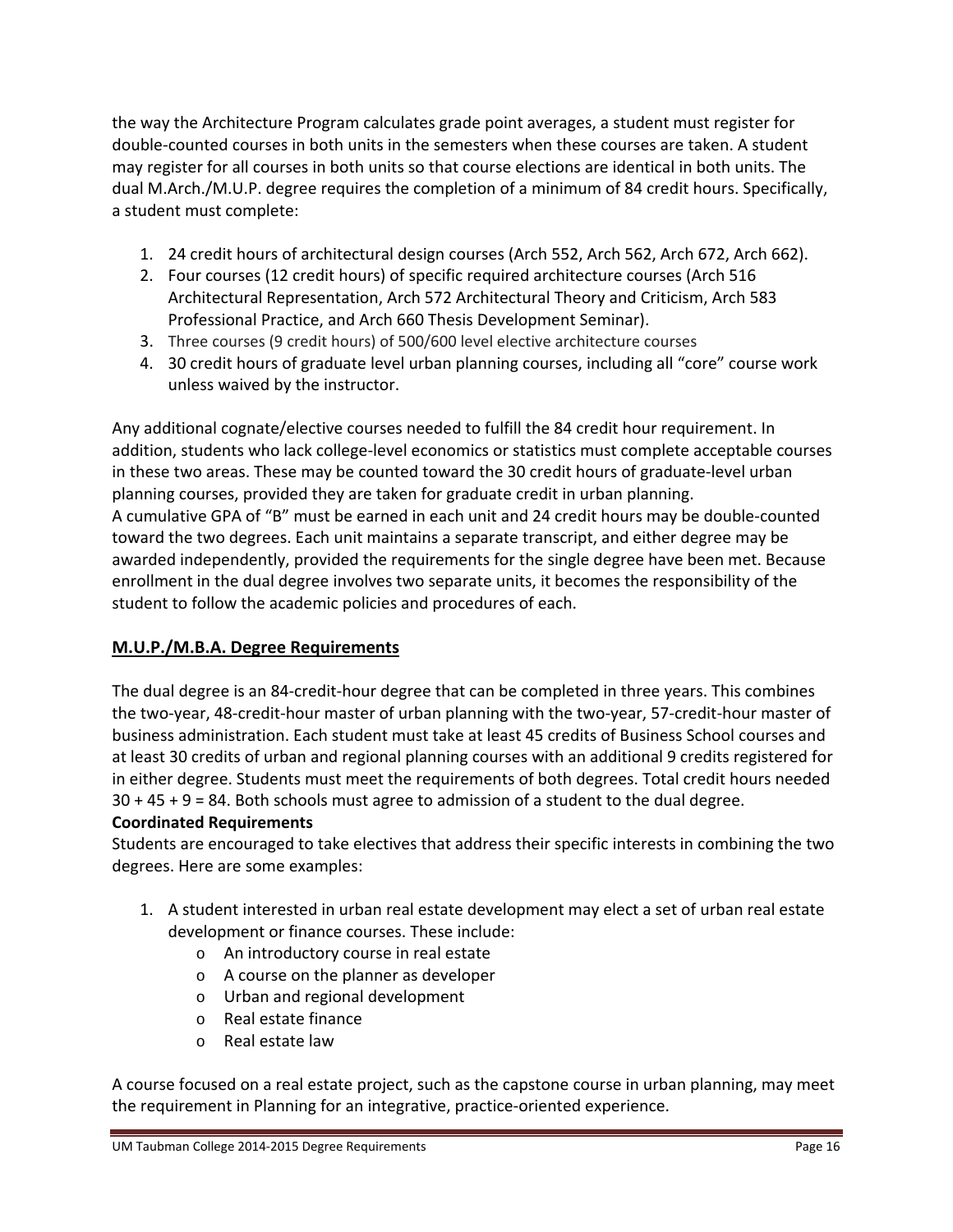- 1. A student interested in management of urban operations may elect a series of courses in a topic of interest in urban management. These might include:
	- $\circ$  The series of Planning concentration courses in transportation (for interest in public transit agencies), the series of Planning concentration courses in housing, community, and economic development (for interest in public housing), and so forth.
	- o Courses in public and nonprofit management in the Business School.
- 2. A student interested in urban revitalization through economic development may elect a series of courses that bring the public and private perspectives on economic develpopment together. These could include:
	- o The series of courses in economic development in Planning (see the concentration in housing, community, and economic development planning).
	- o Urban entrepreneurship in the Business School
	- o Business plans and entrepreneurship in the Business School

# **M.U.P./J.D. Degree Requirements**

# **Basic Requirements for the M.U.P.**

• The M.U.P. degree requires a minimum of 48 credit hours, including core courses. Students must earn a minimum of 33 credit hours toward the MUP, 30 of which must come from UP courses • Fifteen (15) credit hours may be satisfied by appropriate courses taken in the Law School.

# **Basic Requirements for the J.D.**

• Students entering the Law School must complete the required first‐year law curriculum.

• Students admitted to the Law School must earn a minimum of 82 credits toward the J.D., at least 70 of which must be earned in Law School courses.

• Law students are required to complete a course in professional responsibility, translational law, and an upper‐class writing requirement.

• Twelve (12) credit hours may be taken from the satisfaction of requirements for the M.U.P. Instructions for requesting Law School credit for non‐law courses are posted on the CTools site for dual degree students.

# **Coordinated Requirements**

Applicants must gain separate and independent admission to both schools. Applicants should contact the Law School Admissions and Taubman College of Architecture and Urban Planning offices for application and admission information. The applicant's LSAT score may be used in place of the GRE.\*

Students must satisfy the degree requirements of each school and should consult with advisors in each school for the precise graduation requirements for each degree and for information about course offerings. Students should not expect any Law School courses beyond first‐year courses to be offered in the summer term. Students will not receive credit toward the J.D. for non‐law coursework taken prior to matriculation at the Law School. Students should consult with the advisor at the companion school concerning credit toward the M.U.P. for Law coursework. During the third and fourth years of the degree, students are permitted to elect courses in both schools. Students generally are not restricted in their selection in each school beyond the first year in Law School and the core curriculum in the Urban and Regional Planning Program. Tuition will be assessed at either the Law School or the Graduate School rate, whichever is higher, when courses toward both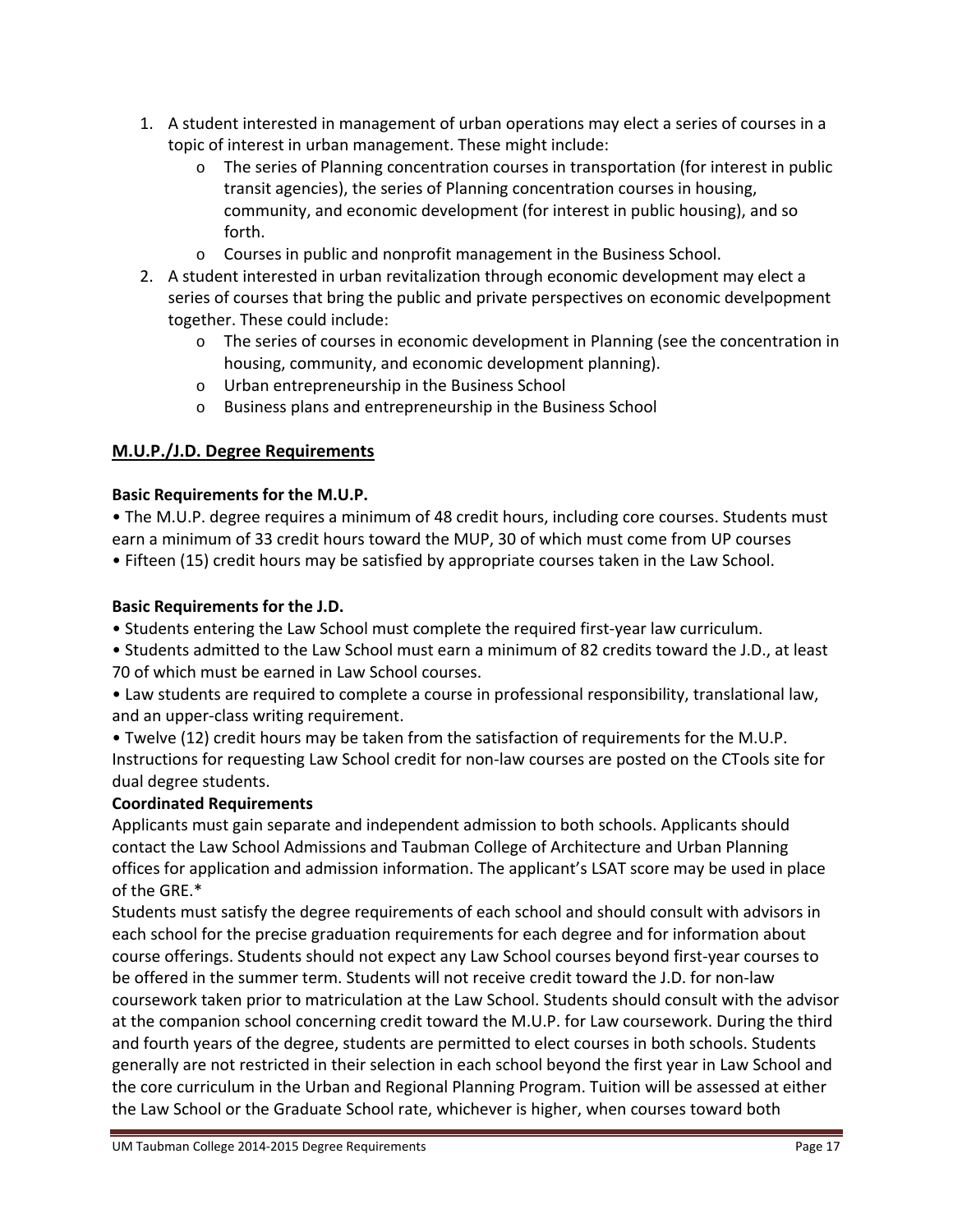degrees are taken in one term.

At the beginning of their final year of study in the combined degree, students should consult with their Master of Urban Planning academic advisor and the Law School Registrar regarding forms that need to be completed prior to graduation. Also at the same time, students should submit a Dual/Joint Degree Election Form at (http://www/rackham.umich.edu/downloads/oard/forms /dualjoint6010.pdf) for approval from both the Law School and Taubman College of Architecture and Urban Planning. The combined degree is not open to those who have already earned either the J.D. or the M.U.P. Students who are registered in the first or second year at the Law School or the first year of the Urban and Regional Planning Program may apply for admission to the dual degree.

# **M.U.P./M.S. (SNRE) Degree Requirements**

The regular MS degree in SNRE is a two-year 42 credit hour degree, while the MUP degree in URP is a two‐year 48 credit hour degree. The dual degree is a 75‐credit hour degree designed for completion normally in 3 years (i.e., six full‐time semesters of study, averaging 12.5 credit hours per semester).

For the dual degree, students take the required 42 credit hours in SNRE and 48 credit hours in URP with 15 credits double counted. This adheres to Rackham double counting requirements. In completing this coursework, students must accumulate a minimum of 30 UP credit hours and 25 NRE credit hours. Finally, students must complete all of the core required courses and the "concentration" (URP) or "field of study" (NRE) required courses for each of the two degrees. Core or concentration/field of study required courses may include courses that double count for the two degrees, depending on the particulars of a given student's program of study, as long as the total credit hour requirements are met. In URP, dual degree students usually choose a concentration in land use and environmental planning, physical planning and design, or housing, community and economic development, although they are not limited to those concentrations. Similarly, dual degree students in SNRE have typically chosen the sustainable systems or environmental policy and planning fields of study, although they are not limited to those fields of study.

# **Coordinated Requirements**:

Both degrees require an integrative, applied experience beyond traditional classroom instruction: In SNRE this is the opus requirement (typically a MS thesis or group Project) while in URP this is an integrative field experience. Allowing students to complete one, or the other, of these capstone requirements is a key part of the dual degree that makes its completion in three years feasible. The opus requirement for SNRE (NRE 700/701) may satisfy the integrative field experience requirement for URP (UP 634, 631, or 733/734), if the student has satisfied the first-year core degree requirements for URP (UP 503, 504, 505, 510, 513, and 540) before undertaking the opus and if the opus project addresses a planning‐related topic. Conversely, the integrative field experience requirement for URP may satisfy the opus requirement for SNRE if the student has satisfied the core degree requirements for SNRE (NRE 509, 510, and 580) before undertaking the integrative field experience project and if the integrative field experience project addresses an environmentally related topic.

For the purposes of this dual degree, the following pairs of courses are recognized as interchangeable, satisfying degree requirements for both degrees: UP 503 (Statistics – 3 CH) and NRE 538 (Natural Resource Statistics – 4 CH); UP 510 (Public Economics – 3 CH) and NRE 570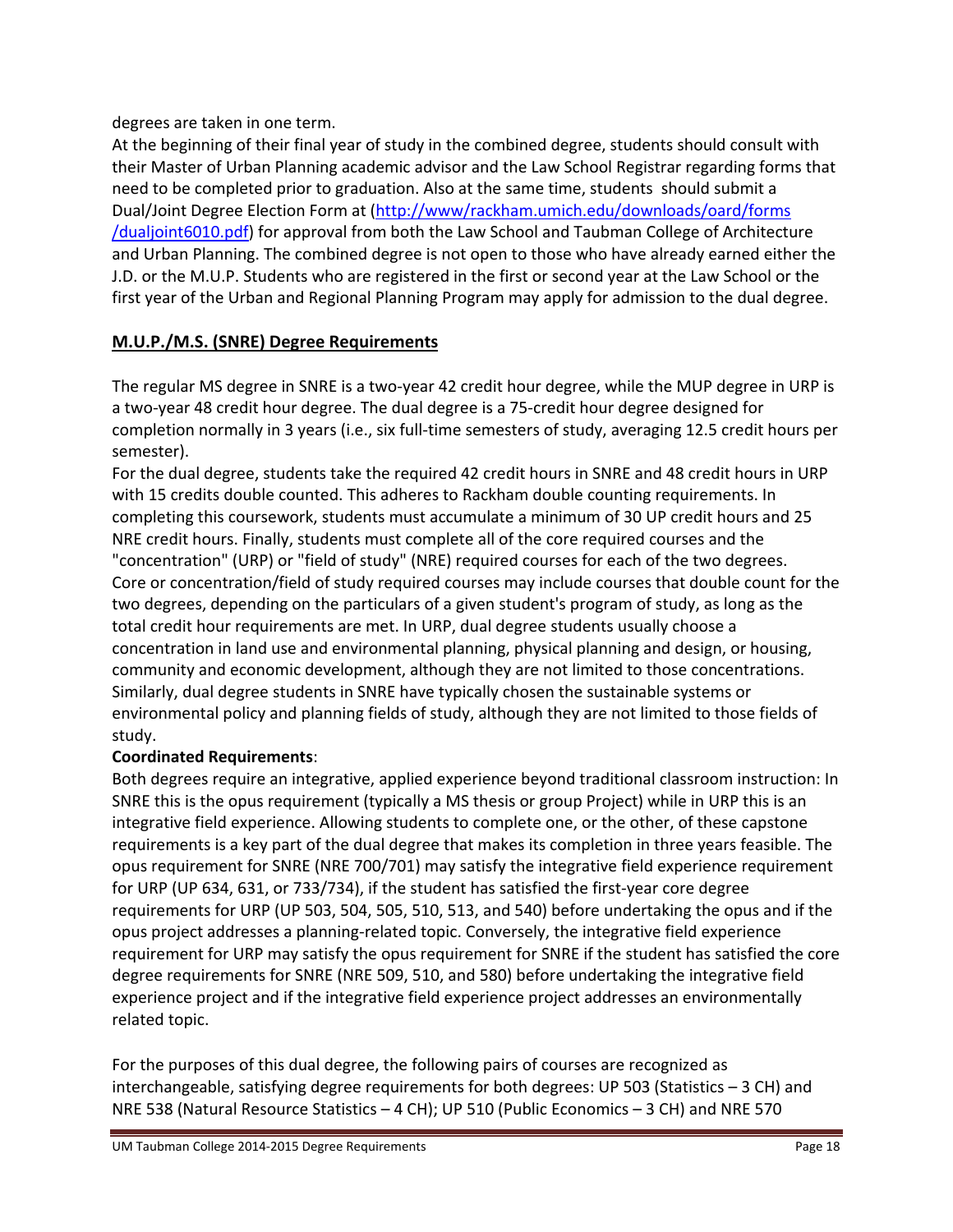(Microeconomics for Nat Res Applications – 3CH); and UP 406 (Introduction to GIS – 3 CH) and NRE 531 (Principles of GIS – 4 CH).

# **IIIC: MASTER OF URBAN PLANNING STUDENT INITIATED DUAL DEGREES**

# **M.U.P./M.S.W. Degree Requirements**

The M.U.P./M.S.W. is a 90‐credit‐hour degree designed for completion in 2‐1/2 to 3 years. Students take 60 credit hours in Social Work, 48 credit hours in Urban and Regional Planning; 18 of which may double‐count toward both degrees. Students meet the specific requirements of each degree. In Social Work, students usually major in community organization and also concentrate in a substantive policy or service field. Human behavior and social environment courses emphasize community structure, organizational processes, and related areas. In Urban and Regional Planning, students usually choose to concentrate in housing, community, and economic development or international development. Students often take courses in non‐profit and public management and take advantage of seminars and workshops offered through the University's Non‐Profit and Public Management Center.

# **M.U.P./M.L.A Degree Requirements**

The M.L.A./M.U.P. degree is a 70 credit hour degree that can be completed in 3‐1/2 to 4 years. The M.U.P. requires 48 credits (with 30 of these in urban planning courses); the M.L.A. requires 36 credits. Fourteen of these can be double counted. M.L.A. students take approximately 29 credits of prerequisites early in their degree; these do not count toward the 36 credit total for the M.L.A. degree; that is the degree and its prerequisites ordinarily comprise about 65 credits. A student in the dual degree must meet the requirements of both degrees.

In urban and regional planning, students often choose a concentration in physical planning and urban design, land use and environmental planning, or housing, community and economic development. In landscape architecture, students proceed through a structured sequence of studios and complementary support courses, while taking advantage of elective courses in the School of Natural Resources and Environment.

# **M.U.P./M.P.P. Degree Requirements**

The M.U.P./M.P.P. degree is an 80 credit hour degree that can be completed within three years. The M.P.P. and the M.U.P. each require 48 credits; 16 credits may be double‐counted, according to the Rackham guidelines, but students should check with the Ford School before assuming that a given course may be double‐counted toward the M.P.P. Students meet the specific requirements of both degrees. In Urban and Regional Planning, students usually choose a concentration in transportation or housing, community and economic development. In Public Policy, a student's concentration is the area of the dual degree, Urban and Regional Planning. Students take required courses in statistics and math, economics, the political environment for policy, cost‐benefit analysis, public management, ethics, and a policy exercise. Students normally enroll nearly full time in one school one year and nearly full time in the second school the second year. They usually combine courses from both schools in the third year.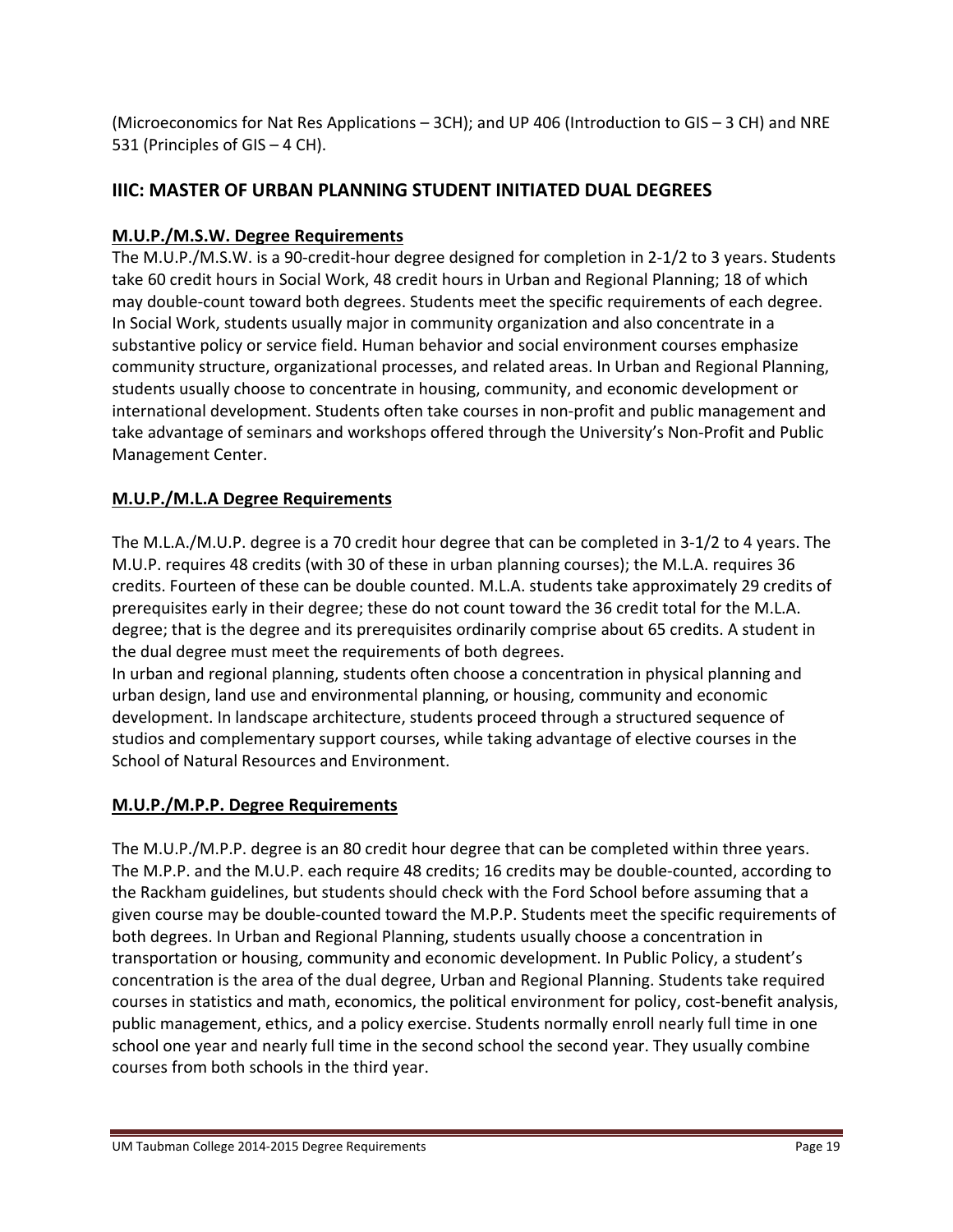# **M.U.P./M.P.H. Degree Requirements**

The M.U.P./M.P.H. is a 90 credit hour degree for students without relevant health education experience or advanced degrees. Students take 60 credits for the M.P.H. and 48 credits for the M.U.P. Eighteen of these credits may be counted in both degrees. Students take at least 30 credits in the Urban and Regional Planning Program. Students normally complete the dual degree in three years of full‐time study.

# **IIID: Graduate Certificate in Real Estate Development**

The Graduate Certificate in Real Estate Development is an interdisciplinary field. Therefore, courses for the certificate come from the University of Michigan's Business, Law, Urban and Regional Planning, Natural Resources and Environment, Landscape Architecture, Architecture, Urban Design, and Engineering Schools. Students are eligible to apply either as (1) a University of Michigan graduate student or (2) as a real estate professional on a stand‐alone, certificate‐only, basis. Applicants have to be a graduate of an accredited four‐year college or university. We welcome applications from real estate professionals in the Detroit metropolitan area who are not currently enrolled at UM. Most of our UM graduate students are enrolled in urban planning, business, law, urban design, architecture, public policy, natural resources, and social work.

Certificate students must complete a total of 17 credits hours. Enrollment will be limited to 60 students at any one time.

# **Course Requirements**

Students are encouraged but not required to have completed a course in microeconomics before beginning the certificate. Students will complete the following requirements (see courses page for specific course offerings):

NEW: A 7.5 credit real estate‐oriented MAP project is eligible for double‐counting two of the required 3 credit courses.

- An introductory real estate development overview course. The aim of these courses is to give students an overview of the process of real estate development from conception to completion before they enter courses that deal with detailed aspects of development.
- At least three credits in real estate finance and investment. These courses provide understanding of how real estate is financed and why investors are interested in real estate. Students will learn about the role of real estate finance in capital markets and about the structure of financing for real estate projects.
- At least three credits in real estate and land use law. These courses provide background in the legal structure that encourages, discourages, and controls different types of real estate development. These courses provide the background for understanding why jurisdictions regulate development and how regulation can enhance the quality of development.
- At least three credits in real estate in the urban development context. These courses encourage students to consider what constitutes desirable development that enhances the quality of life.
- At least three credits in design and implementation. These courses aim to give students background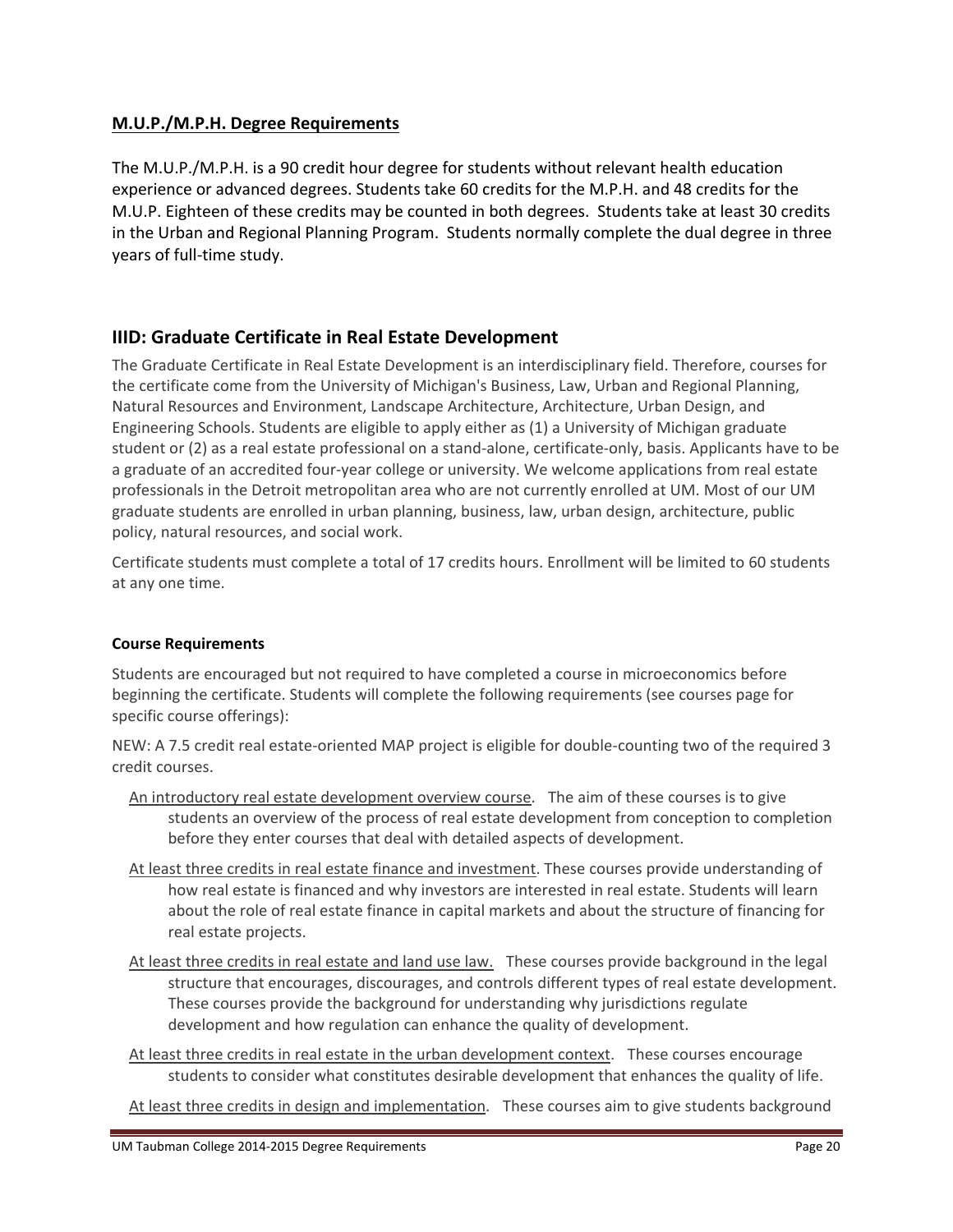in complex areas of design and implementation of real estate development projects.

An integrative seminar. This two-credit course will address special topics in real estate with the goal of giving students an opportunity to study specific issues in a seminar setting and to share ideas among all those in the certificate.

Please review the Graduate Certificate in Real Estate Development Requirement Checklist, available online at http://taubmancollege.umich.edu/programs. This should be filed with Stacey Shimones, 2150 Art and Architecture.

# **IIIE: Ph.D IN URBAN PLANNING**

### **U.R.P. Ph.D Degree Requirements**

Degree requirements are divided into two stages: pre‐candidacy and candidacy. The former involves course work and qualifying examinations, after which the student advances to candidacy. The second stage includes the dissertation research proposal and the completion of the dissertation. The Doctor of Philosophy (Ph.D.) degree in urban and regional planning is granted upon the successful completion and defense of the dissertation.

#### **Pre‐Candidacy Requirements**

Pre-candidacy requirements include five areas:

- Planning theory
- Analytic methods
- Research design
- Primary area of specialization
- Secondary area of specialization

Students meet these requirements through coursework and exams over a two year period. During this time, a student's cumulative grade point average may not fall below a B without academic discipline or probation.

#### **Required Courses**

Four courses are required of all Ph.D. students, including two doctoral‐level planning theory courses and a two‐semester research seminar sequence. The two theory courses, Advanced Urban Theory (UP 650) and Epistemology and Reasoning for Planning Research (UP 660), are offered during the fall term in alternating years. These courses are designed to provide doctoral students a solid theoretical foundation for conducting rigorous scholarly inquiry within the planning field. First year students are required to take UP 825 (Research Design) during the winter term of the first year. Second-year students are required to take UP 835 (Research Seminar) in the winter term of the second year. (total of seven credit hours). These seminars have three objectives. First, it exposes students to various approaches to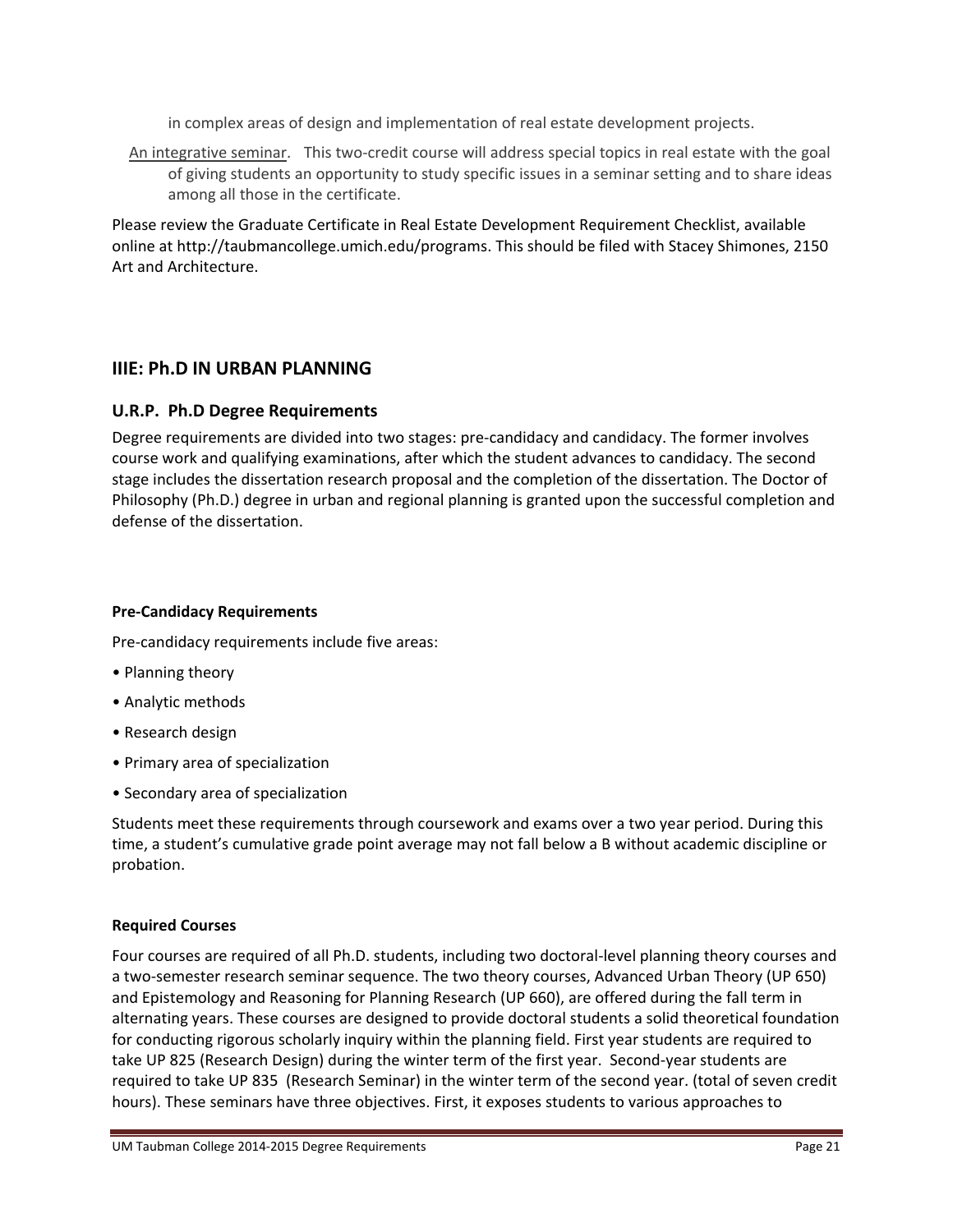research related to planning. Second, it enables students to formulate and test out researchable topics among faculty and student peers. Finally, it enables students to gain experience in developing an appropriate research design, in writing a detailed research proposal, and in formally presenting the proposal to an audience of faculty and students in a seminar during winter semester.

#### **Overview of Core Curriculum**

| <b>THEORY</b>                                                                                                                        |                     |
|--------------------------------------------------------------------------------------------------------------------------------------|---------------------|
| <b>Courses</b>                                                                                                                       | <b>Credit Hours</b> |
| UP 540 Planning Theory (required for students without a masters degree<br>in urban planning or without a previous equivalent course) |                     |
| UP 650 Advanced Urban Theory (offered fall term in even number years)                                                                |                     |
| UP 660 Epistemology and Reasoning for Planning Research<br>(offered fall term in odd number years)                                   |                     |
| <b>Total</b>                                                                                                                         | 6–9                 |

NOTE: A written theory examination is given to all eligible students once per year, normally in May (after two years of coursework).

#### **RESEARCH DESIGN and METHODS**

| <b>Courses</b>                                                                        | <b>Credit Hours</b> |
|---------------------------------------------------------------------------------------|---------------------|
| UP 825 Research Design                                                                |                     |
| UP 835 Research Seminar                                                               | 4                   |
| Analytical Methods (2 semesters graduate level statistics)                            | -6                  |
| 2 areas of dissertation-related methods (e.g., spatial analysis, qualitative methods) |                     |
| satisfied through 6 credit hours of coursework                                        | 6                   |
| <b>Total</b>                                                                          | 19                  |

NOTE: No examination. Requirement is satisfied through grades of B or higher in all courses.

#### **SPECIALIZATION**

| <b>Courses</b>                                                                                                                  | <b>Credit Hours</b> |
|---------------------------------------------------------------------------------------------------------------------------------|---------------------|
| UP 680 Directed Study (literature review in area of specialization, generally<br>completed during the second or third semester) |                     |
| 3 or 4 courses in student-defined area of specialization                                                                        | $9 - 12$            |
| 2 or 3 courses in secondary area of specialization                                                                              | $6 - 9$             |
| <b>Total</b>                                                                                                                    | $18 - 24$           |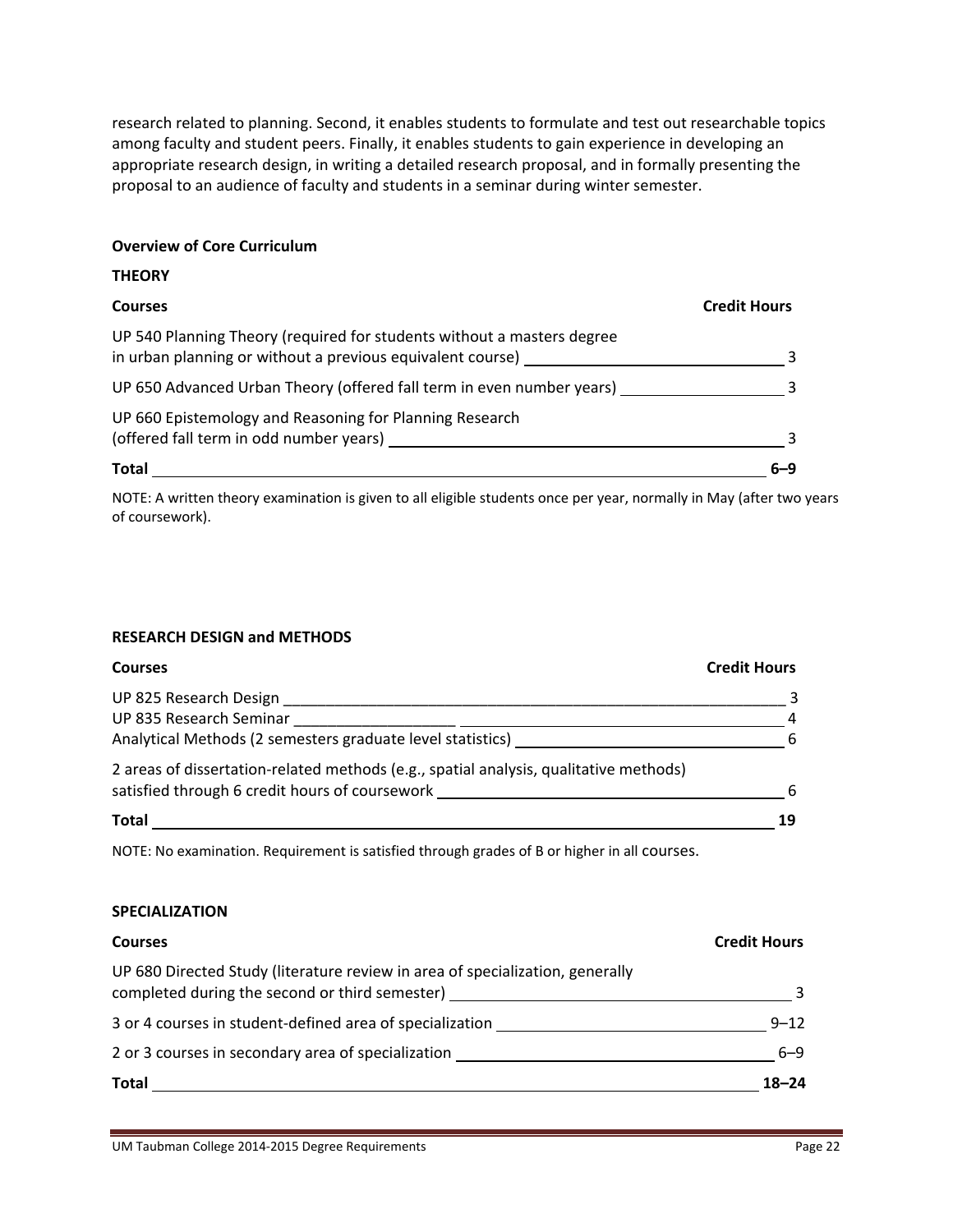NOTE: Comprehensive examination (written take‐home and oral) on primary and secondary areas of specialization. Exam tailored to, and scheduled by the student.

| Total core curriculum credit hours | $43 - 52$ |
|------------------------------------|-----------|
|                                    |           |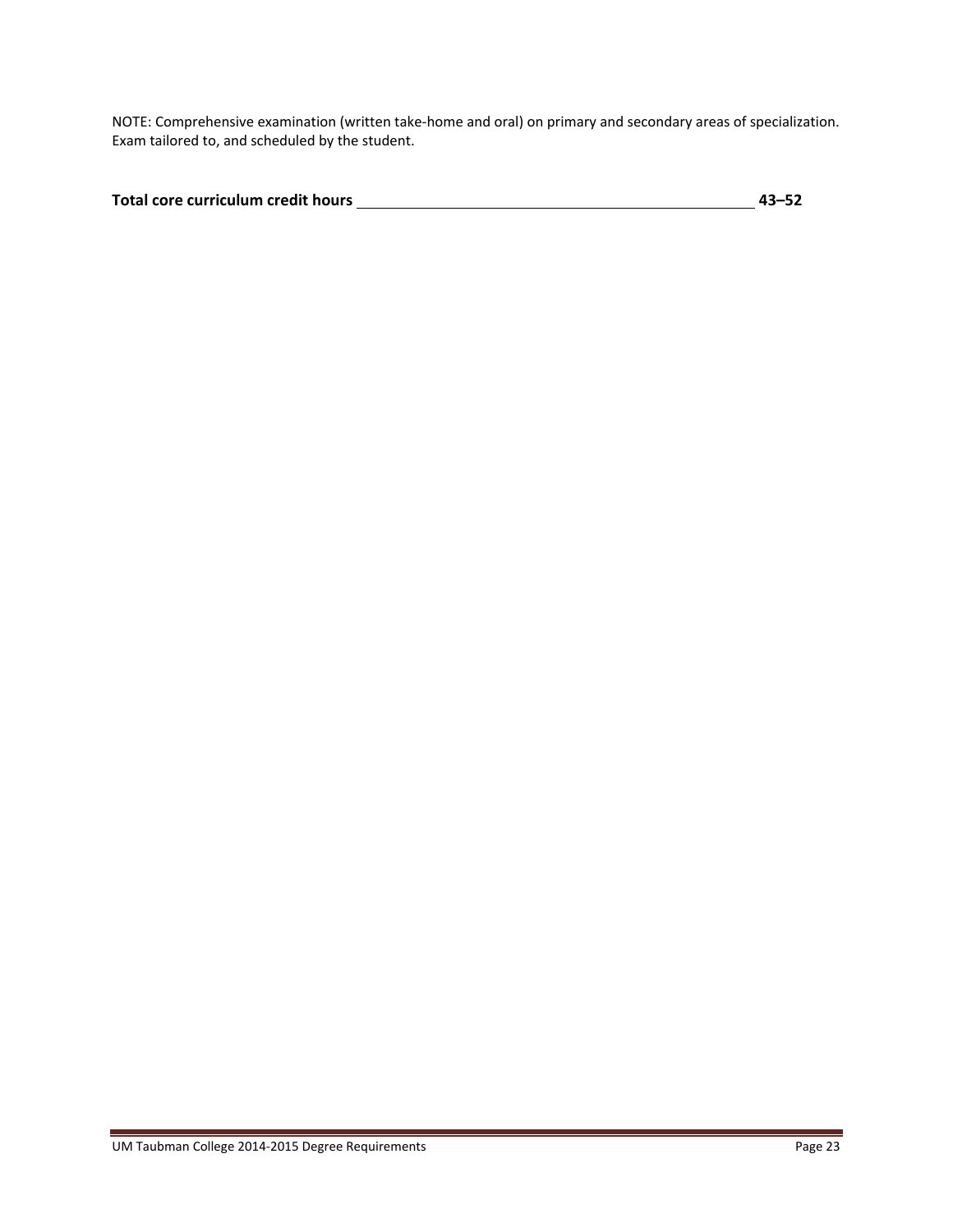# **SECTION IV: ACADEMIC POLICIES AND PROCEDURES**

# **IVA: ACADEMIC POLICIES FOR STUDENTS IN RACKHAM GRADUATE SCHOOL**

Students enrolled in the Ph.D. in Architecture, Master of Science, or the Urban and Regional Planning Program (Master of Urban Planning, Ph.D. in Urban and Regional Planning) must refer to the Rackham Graduate School online publications for the most up‐to‐date information on admission, programs of study, courses, fees and expenses, financial support, academic standards, and various other policies at the web address below:

Office of Admissions Horace H. Rackham School of Graduate Studies The University of Michigan 106 Rackham Building 915 E. Washington Street Ann Arbor, MI 48109‐1070 Phone: (734) 764‐8129 Fax: (734) 647‐7740 Email: rackadmis@umich.edu Web: http://www.rackham.umich.edu/current‐students/policies

# **IVB: TAUBMAN COLLEGE ACADEMIC POLICIES: GENERAL INFORMATION**

The following information (Section IVB through Section IVF) on academic policies and procedures specifically pertains to students enrolled in Junior Year of the Undergraduate Degree through the Master of Architecture Degree and the Master of Urban Design Degree.

# **http://taubmancollege.umich.edu/students/academic\_policies/non‐rackham/**

#### **Admission**

Admission requirements and procedures are described in this section under Undergraduate Degree, Junior Year Admission and under Master of Architecture Degree, 2‐Year or 3‐Year options.

#### **Readmission**

Students returning to the Architecture Program who have not been enrolled for more than 12 months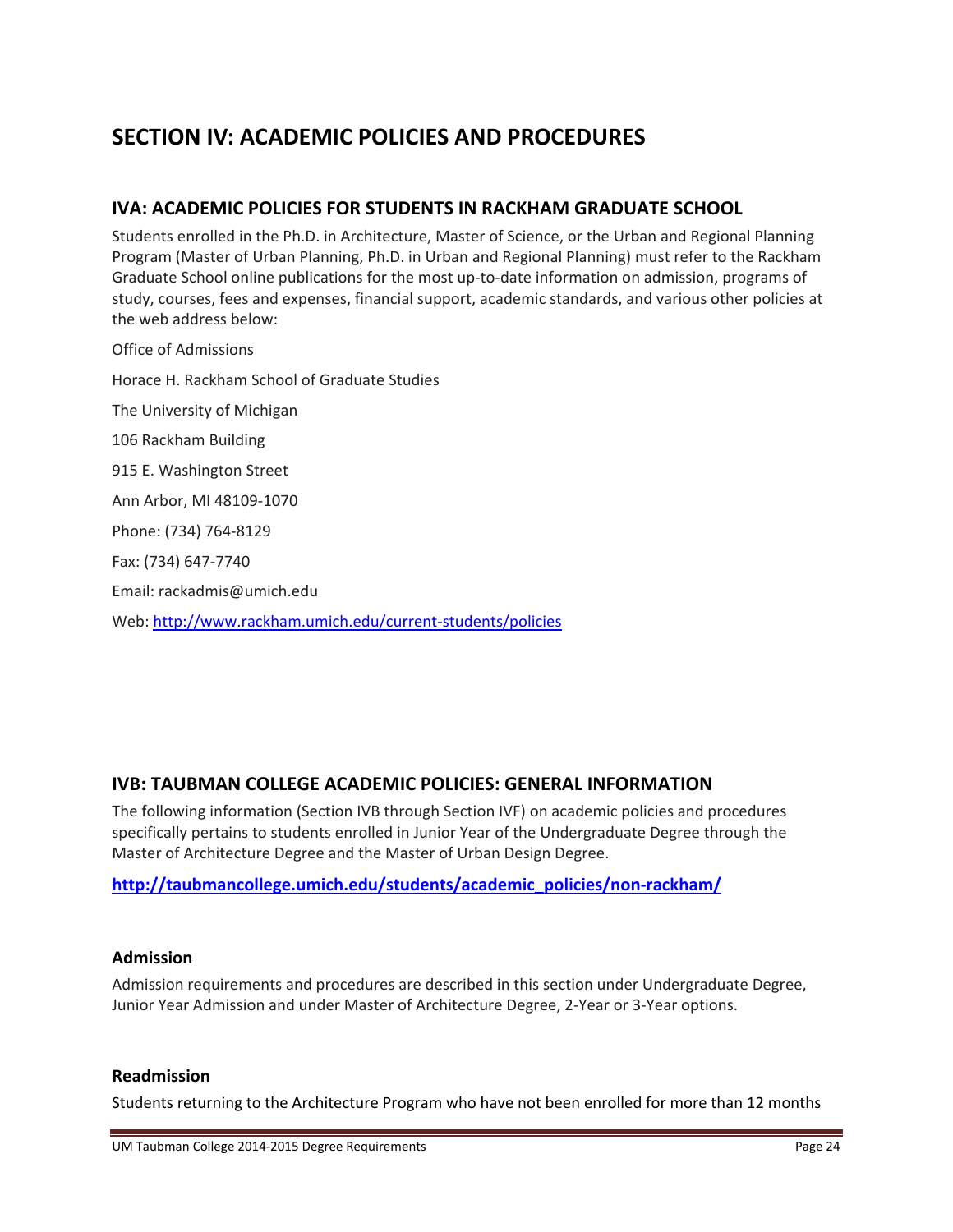must formally apply for readmission. Inquiries should be directed to: Architecture Admissions 2000 Bonisteel Boulevard Ann Arbor, MI 48109‐2069 Phone: (734) 764‐1649 Fax: (734) 763‐2322

The application for readmission should be filed no later than two months before the beginning of the term of re‐enrollment.

# **Orientation**

Taubman College does not participate in the University Summer Orientation Program, but instead, conducts its own orientation program prior to the start of classes. It is important that all entering students attend. Students will receive detailed orientation information before the scheduled orientation.

### **Registration**

Students are officially enrolled for a term at the time of registration. Each student completes this registration process by using Wolverine Access, a web-based information system. Students will receive detailed information about registering for courses during the summer before classes begin. Directions for Wolverine Access registration are in the "University of Michigan Schedule of Courses" for a selected term. A late registration fee will be assessed to students who register after the end of the scheduled registration period for any term or program. Please refer to the section on "Fees and Expenses."

#### **Academic Counseling**

The chair of the Architecture Program coordinates academic counseling. Throughout their period of enrollment, students are encouraged to consult with various members of the faculty regarding academic and career goals. Students enrolled in the Master of Architecture Degree are required to have a Program Planning Form, signed by a faculty advisor, on file with the college Registrar. Although faculty and administrators may assist a student in arranging an academic degree, the student is ultimately responsible for meeting all degree requirements.

# **Repeating Courses**

A student must repeat a course that he or she has failed if the course is either a required course or a prerequisite for another course that the student wishes

1. If a student earns a grade below "D" (1.0) in a required course, he or she must repeat the course

2. If a student earns a grade below "D" (1.0) in a course that is a prerequisite for a later course in a sequence, he or she may continue with the next course in the sequence, but must repeat the failed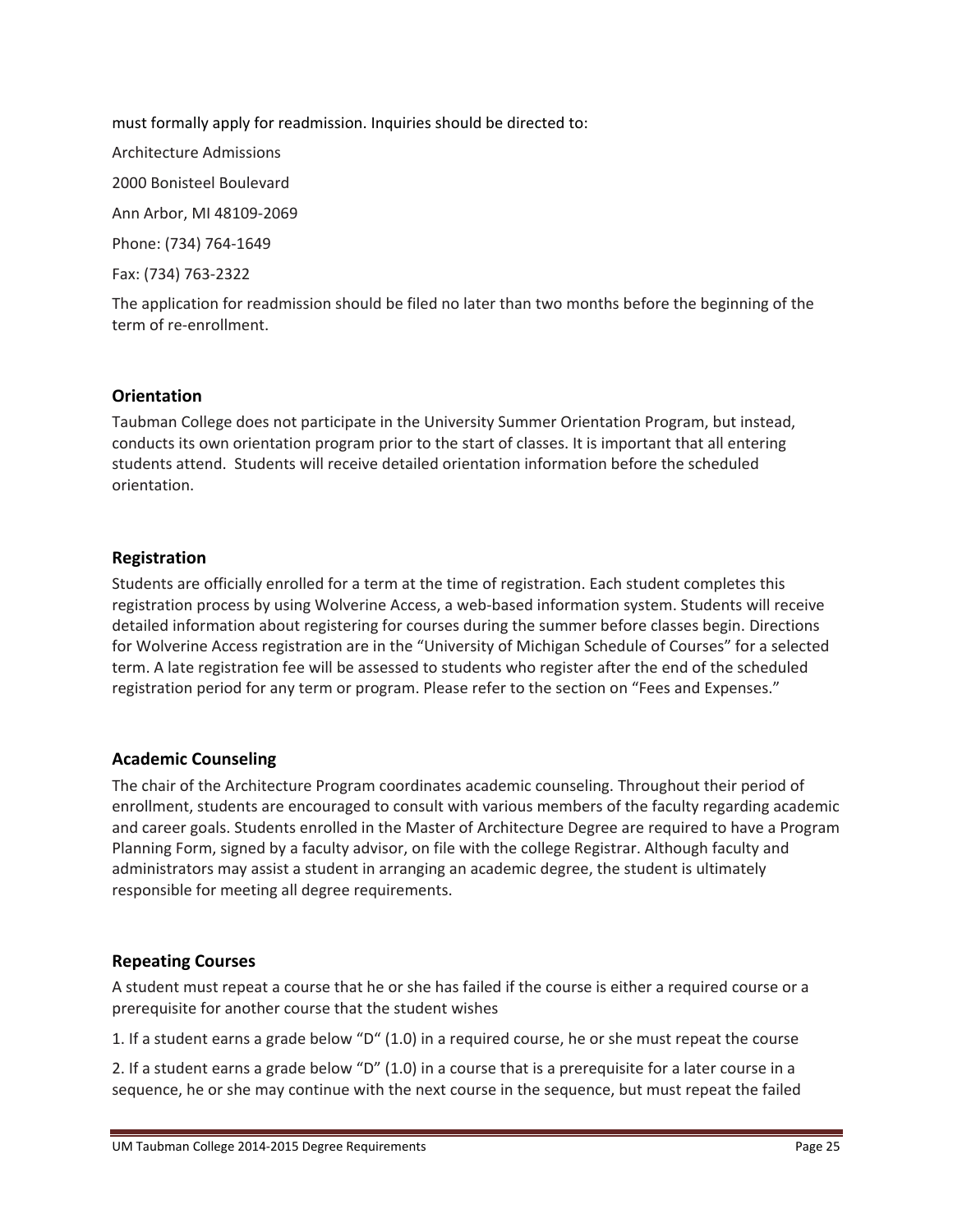course.

3. If a student earns a grade below "D" (1.0) in a second course (whether consecutive or not) in a sequence, he or she cannot continue with subsequent courses in the sequence until all earlier courses in the sequence have been satisfactorily completed prior to (and not concurrent with) election of the next course in the sequence.

4. If a student withdraws from a required course, he or she must repeat that course in its entirety at a later date. If the course is a prerequisite for a later course in a sequence, the course in which the withdrawal occurred must be satisfactorily completed prior to (and not concurrent with) election of the later course.

5. When a student is required to repeat a course and when, in the interim, the credit hours have changed and/or the course content has changed significantly, the program chair shall determine the extent of the remedial work required.

# **Withdrawal from the Degree**

A student who terminates his or her enrollment during the term is required to officially withdraw. The student is responsible for initiating the withdrawal; he or she should contact the college Registrar. Any refund of fees is handled in accordance with University regulations as described in the section on Fees and Expenses.

### **Student Records**

An academic file is maintained by the college for each student. The file contains admission materials, academic records and transcripts, correspondence, etc. The college endorses the university's Policy on Student Records, which meets the standards set forth in the Family Educational Rights and Privacy Act of 1974. Each student has the right to examine all materials in his or her file, except as prohibited by the above policies.

The college registrar and the administrative officers of the college, or their appointed representatives, shall have direct access to all records. All other persons, including faculty, may have access to portions of a student's record only when so authorized by the student.

# **Joint/Dual Degrees**

Students wishing to pursue a dual degree other than those described are advised to contact the college Registrar. Requests are approved on an individual basis.

# **Officer Education Programs**

Officer education training programs are available to all students enrolled in the University of Michigan. Enrollment in officer education programs is voluntary, but the University and the armed forces expect each student who volunteers to meet the full obligations accepted. Since there are minor variations in the programs, interested students are encouraged to consult the chairpersons of the respective Army, Navy, and Air Force Officer Education Programs for information.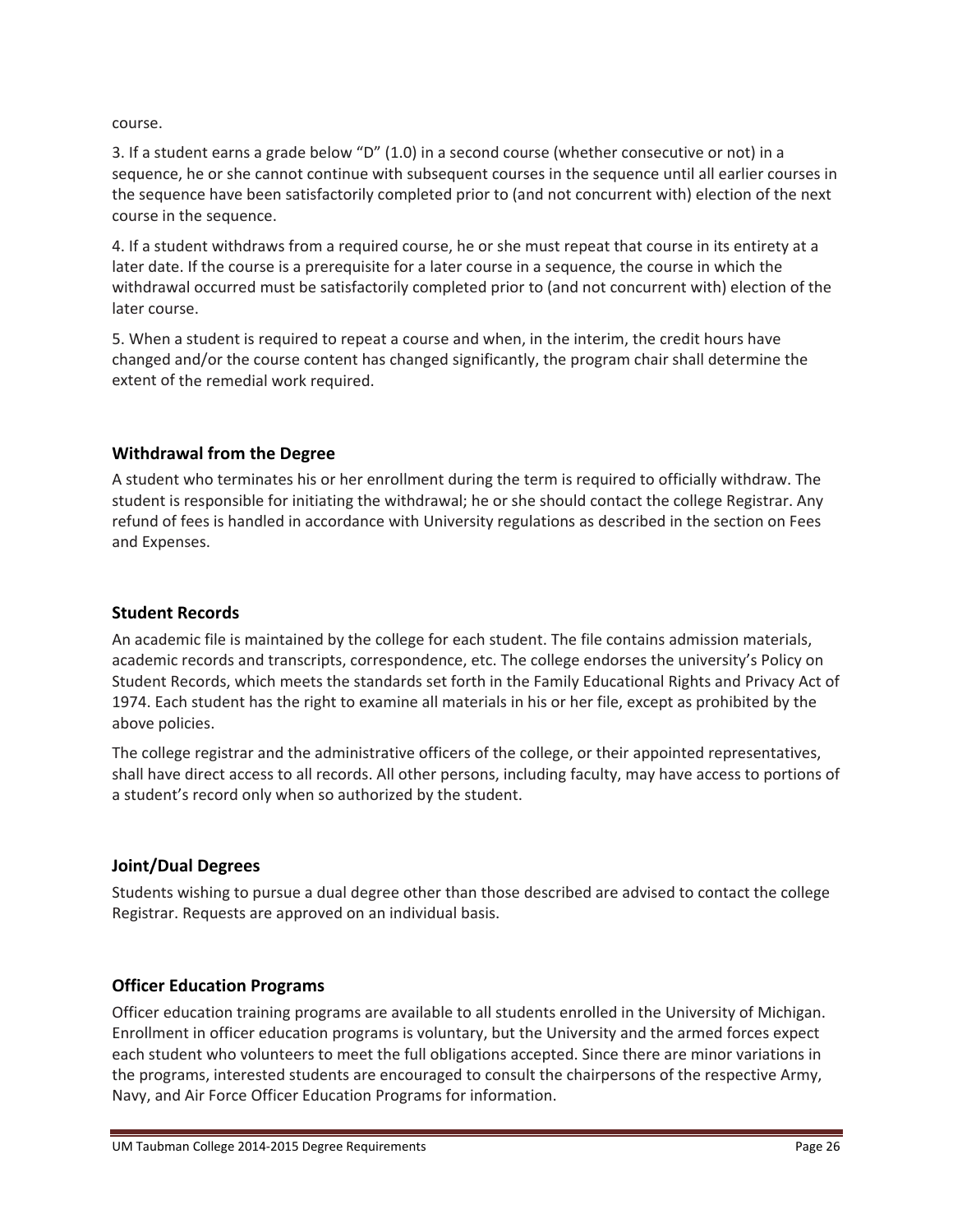Questions regarding the granting of academic credit for Officer Education Program course elections for students in the Architecture Program should be directed to the college registrar.

# **IVC: TAUBMAN COLLEGE ACADEMIC POLICIES: COURSE ELECTIONS**

# **General Policy**

Students in the Architecture Program are not required to have election worksheets or drop‐add forms signed and stamped by the college registrar, provided they are registering or making changes within the official registration/drop‐add period for any given term. Except under extraordinary circumstances, students will not be allowed to drop, add, or modify courses after the official drop-add deadline published in the university's time schedule. Any modifications to course elections after this date are subject to approval from the instructor(s) involved and/or the program chair or the chair's designee.

It is the responsibility of each student to adhere to the college's policies and procedures for course elections as described below. The college registrar reviews the class scheduled of all students to make sure they have complied with policy, but this does not take place until after the drop-add deadline has passed. If a student has not followed the college's policies and procedures, the registrar has the authority to change course elections consistent with the following rules. The student will be notified of such changes. Students should contact the registrar if they have any questions.

# **Dropping and Adding**

Students may drop and/or add courses through the third week of any full term and the second week of any half term. A course officially dropped after this deadline will appear on the academic record with the designation "W" (withdrawal). No credit is awarded toward the degree and grade point averages are not affected. A withdrawal from a course does not result in tuition reimbursement. An unofficial drop is when the student does not complete a course and does not obtain permission for a withdrawal. Unofficial drops are recorded on the academic record as an "ED". Provided the course is taken for a letter grade, an "ED" will be counted as an "E" when calculating grade point averages and no credit is awarded toward the degree.

# **Auditing Courses**

A student may elect or modify a course as an official audit (visit) through the third week of any full term and the second week of any half term. Permission of the instructor (a signature on an election worksheet or drop-add form) is required and regular fees are assessed. A course elected as an official audit will appear on the academic record with the designation "VI," but no credit will be awarded toward the degree and grade point averages are not affected. It is the responsibility of the student to make arrangements with the instructor as to class attendance, assignments, and/or exams to be completed. Unsatisfactory completion of these requirements, as determined by the instructor, will result in an "ED" (unofficial drop) on the academic record. The "ED" will not affect grade point `averages because the course was not elected for a letter grade.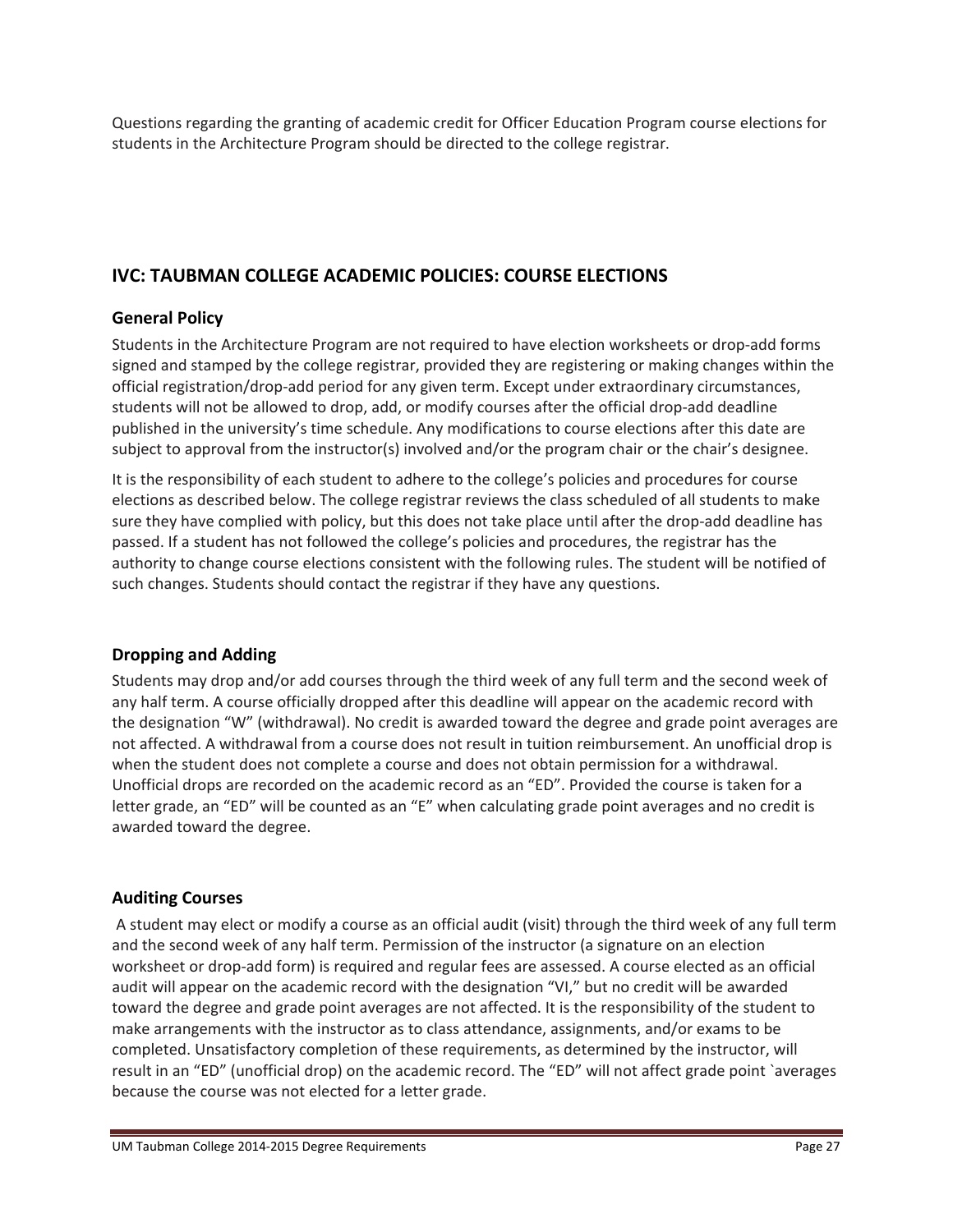# **Pass/Fail**

A student may elect or modify a course to pass/fail through the third week of a full term and the second week of a half term, but under the following conditions:

1. Students in the M.Arch. degree may not take courses pass/fail

2. Courses offered by Taubman College may not be taken pass/fail

3. Courses taken to fulfill pre‐professional requirements for the B.S. degree—art, English, mathematics, physics, digital drawing, humanities, natural sciences, and social sciences—may not be taken pass/fail

4. Courses taken as substitutes for required classes may not be taken pass/fail

5. English Language Institute courses may not be taken pass/fail

6. A maximum of one course per term may be taken on a pass/fail basis

Credit hours for courses satisfactorily completed as pass/fail will apply toward the degree, but grade point averages are not affected. Instructors are not informed of those students taking a course on a pass/fail basis. Instructors report grades as usual and the Office of the Registrar makes the following conversions:

- A through C‐ is entered on the academic record as "P" (pass) for credit
- D+ through E is entered on the academic record as "F" (fail) for no credit

# **Architecture Independent Study**

An independent study course is designed by you, the student, in consultation with a faculty member, to investigate an area of field of specialization not normally covered in a regularly scheduled course offering by the department.

Undergraduate students must use Arch 300 or Arch 400 as an independent study number. Permission of the instructor (an override) is required. Graduate students must use Arch 600 (Arch 593 for Architectural History) as an independent study number. Permission of the instructor and approval by the program chair are required. Students should obtain a Tutorial Studies Approval Form from the college registrar. Only one Tutorial Studies course may be elected per term, and no more than 6 credit hours of Tutorial Studies credit may apply toward the M.Arch. degree.

# **IVD: Taubman College Academic Policies: Transfer of Credit**

# **Transfer of Credit**

Credit hours approved for transfer from another program, unit, or institution will appear on the student's transcript and will count toward the B.S. degree. Only credit hours, and not grades or honor points, will be posted to the student's record. Requests for transfer of credit should initially be made to the college registrar. In some cases, approval from the program chair is necessary.

Note: In order for course credits from external (non‐UM) institutions to be eligible for transfer to the architecture program, students must achieve a grade of C or better in those courses.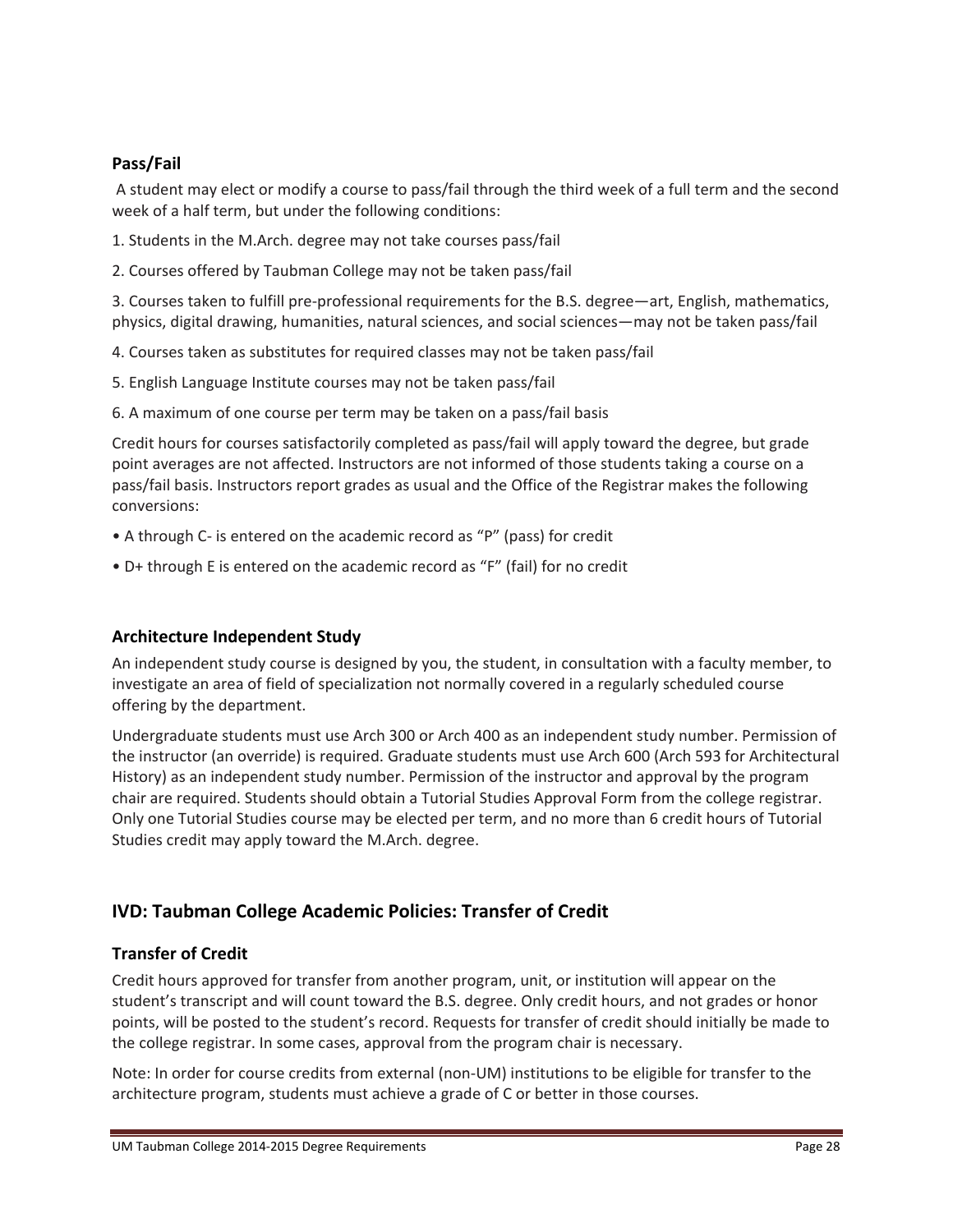### **Undergraduate**

For undergraduate students, credit for academic courses from other units of the university and other institutions is evaluated by the Architecture program. All credit earned in other units of the university, except remedial courses below normal college-level and introductory officer education courses, will transfer.

Credit earned through high school advanced placement exams, conducted nationally by the CollegeBoard, will transfer, provided the scores meet university standards (see www.admissions.umich.edu/drupal/AP‐IB‐credit . No credit will be awarded for placement exams offered by other departments of the university or by other institutions. Not more than 7 credit hours of nonacademic or technical courses earned at other institutions may be transferred; such credit is evaluated by the Architecture Program.

### **Course Waivers**

A student may petition to receive a course waiver in a course he or she has already completed at another accredited university. The student must submit a waiver request form to the faculty member teaching the course in which he or she is seeking the waiver and submit supporting documentation, including but not limited to course syllabus, assignments, projects, papers, and tests to demonstrate sufficient knowledge of the subject. The granting of a waiver is at the discretion of the individual faculty member. If a student receives a course waiver, he or she has fulfilled that requirement, but no credit hours will be granted. The student will need to register for another course of equal credits in place of the waived course. For graduate students, the selected replacement course should be 500 level or above.

# **IVE: TAUBMAN COLLEGE ACADEMIC POLICIES: GRADING**

#### **Grading**

Course grades are awarded on a letter system, A through E. These letter grades are translated into honor points for each hour of course credit, as follows:

| $A = 4.0$  | $B - 2.7$ | $D+ = 1.3$ |
|------------|-----------|------------|
| $A - 3.7$  | $C + 2.3$ | $D = 1.0$  |
| $B+ = 3.3$ | $C = 2.0$ | $D = 0.7$  |
| $B = 3.0$  | $C - 1.7$ | $E = 0.0$  |

In addition, the following notations are used to indicate unresolved academic situations:

ED....................unofficial drop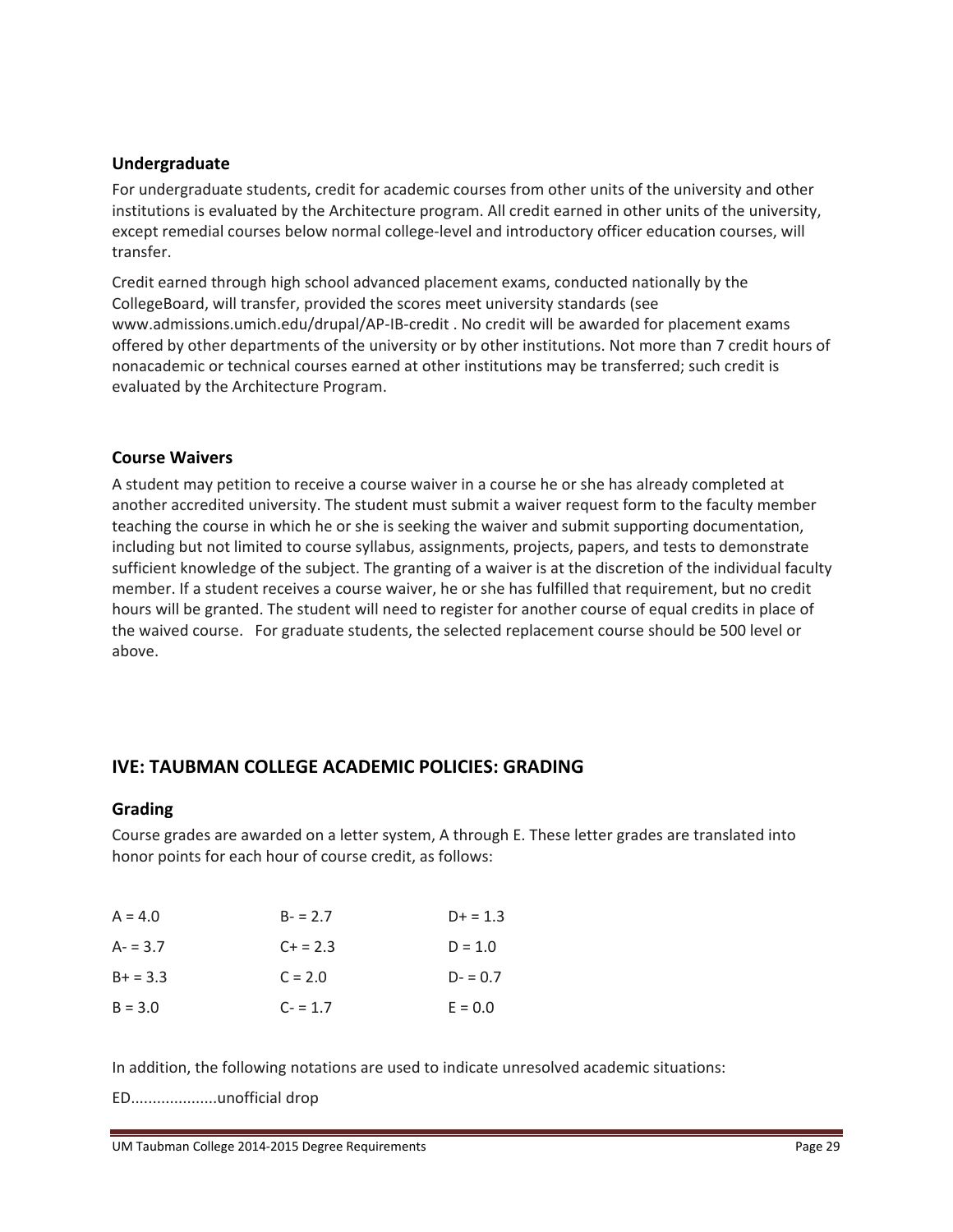I.........................incomplete

NR....................no report from instructor

X.......................absent from examination

Y.......................course extends beyond published schedule of term

No honor points are given for courses in which any of these grades are assigned. Students receiving a grade of ED or NR are advised to contact the college Registrar immediately. Students earning grades of I or X are advised to read the section on Incomplete Grades and to contact their instructors immediately.

### **Grade Point Average**

The grade point average (GPA) for a term is calculated by dividing the Michigan honor points (MHP) earned during the term by the number of Michigan semester hours (MSH) elected for the term. The cumulative grade point average is calculated by dividing the total of all Michigan honor points earned during enrollment in the degree by the number of Michigan semester hours elected in that program. The Michigan semester hours to not include credit hours:

- 1. Transferred from another program, unit, or institution
- 2. For courses elected pass/fail or audit
- 3. For professional work experience

#### **Term Grades/Transcripts**

Students enrolled on the Ann Arbor campus obtain grades through Wolverine Access on the Web. Grades for the current term will be available as they are entered in the computer system at the end of the term. Official transcripts must be obtained from the Transcript Department within the Office of the Registrar.

#### **Incomplete Grades**

When a student is unable to complete the required work for any course because of illness or for other reasons acceptable to the instructor and only when the amount of unfinished work is small, the instructor may report a grade of "I" (incomplete). As soon as a student learns that an "I" grade has been (or will be) reported, he or she shall immediately contact the instructor. The instructor shall explain to the student the work that must be made up and shall set a time period for its completion within the limits described below. A final grade must be submitted to the Registrar within two months following the last day of classes of the term in which the "I" grade was earned. This deadline may be extended for just cause provided the instructor files a time extension form with the Registrar prior to the two-month deadline. No extension will be granted beyond the last day of classes of the first full term (fall, winter or spring/summer) following the term in which the "I" grade was earned, unless such an extension is approved by the Program Chair. If the final grade is not submitted prior to the two month (or extended) deadline, the "I" grade will lapse to an "E."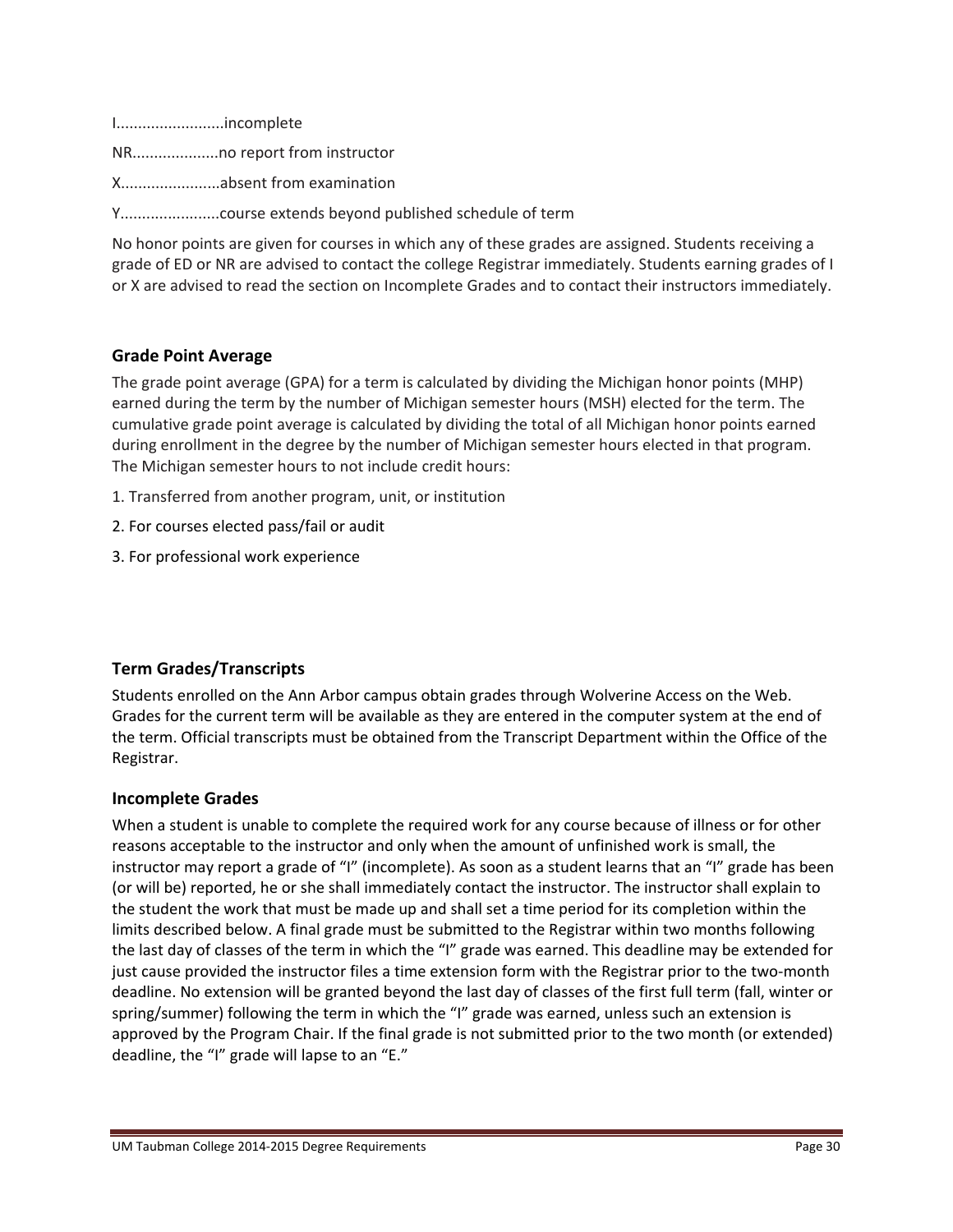# **Good Standing**

To be in good standing in the undergraduate degree, a student must have a GPA of at least 2.0 for the term just concluded and a cumulative GPA of at least 2.0. To be in good standing in the graduate degree, a student must have a GPA of at least 3.0 for the term just concluded and a cumulative GPA of at least 3.0.

# **IVF: TAUBMAN COLLEGE ACADEMIC POLICIES: GRADUATE ARCHITECTURE HONORS**

Those students in the Master of Architecture or Master of Urban Design degree programs earning a cumulative GPA in the top 5% of their graduating class shall graduate with high distinction; students earning a GPA in the top 5%‐10% of the class shall graduate with distinction. These honors will be entered on the student's transcript and diploma.

# **IVG: TAUBMAN COLLEGE ACADEMIC POLICIES: ACADEMIC DISCIPLINE**

# **Definition of Academic Discipline**

Any student not in good standing is on academic discipline under one of the following categories: Action pending, probation, further enrollment withheld or reinstated on Probation. As soon as possible after the college receives the transcripts, all students on academic discipline will be notified of their status. Each student so notified should contact the college Registrar immediately. For students on academic discipline, the program chair (or chair's designee) has the right and responsibility to approve course elections and changes, to require the election of specific courses and to establish a maximum or minimum number of courses and credit hours. The final responsibility for the administration of matters related to academic discipline rests with the committee on academic standing. All actions of academic discipline are entered on, and become a permanent part of, the student's academic record; except that when such action results from administrative, faculty, or staff error, the entry will be expunged. As soon as the student corrects all academic deficiencies, record clear is noted on the transcript, and the student is again in good standing.

In this policy on academic discipline, term, except as modified, refers to either a full term or a half term. When a student elects less than 6 credit hours in a term, his or her academic status will normally be determined by counting the current term and the preceding term as a single combined term; except that if this totals more than 20 credit hours, the status will normally be determined by counting the current term and the following term as a single combined term.

# **Action Pending**

Action pending is assigned when the academic record of a student not on probation or reinstated on probation is incomplete (grades of ED, I, NR, or X) for the term just concluded, and when failure to correct this deficiency will result in a term GPA and/or cumulative GPA below 2.0 (undergraduate)/3.0 (graduate). Action pending is assigned only for the two‐month period permitted for finishing incomplete work. At the end of this makeup period, the student's academic record will be reviewed again and a status of either good standing or probation will be assigned, except that further enrollment withheld may be invoked in cases of extremely poor academic performance.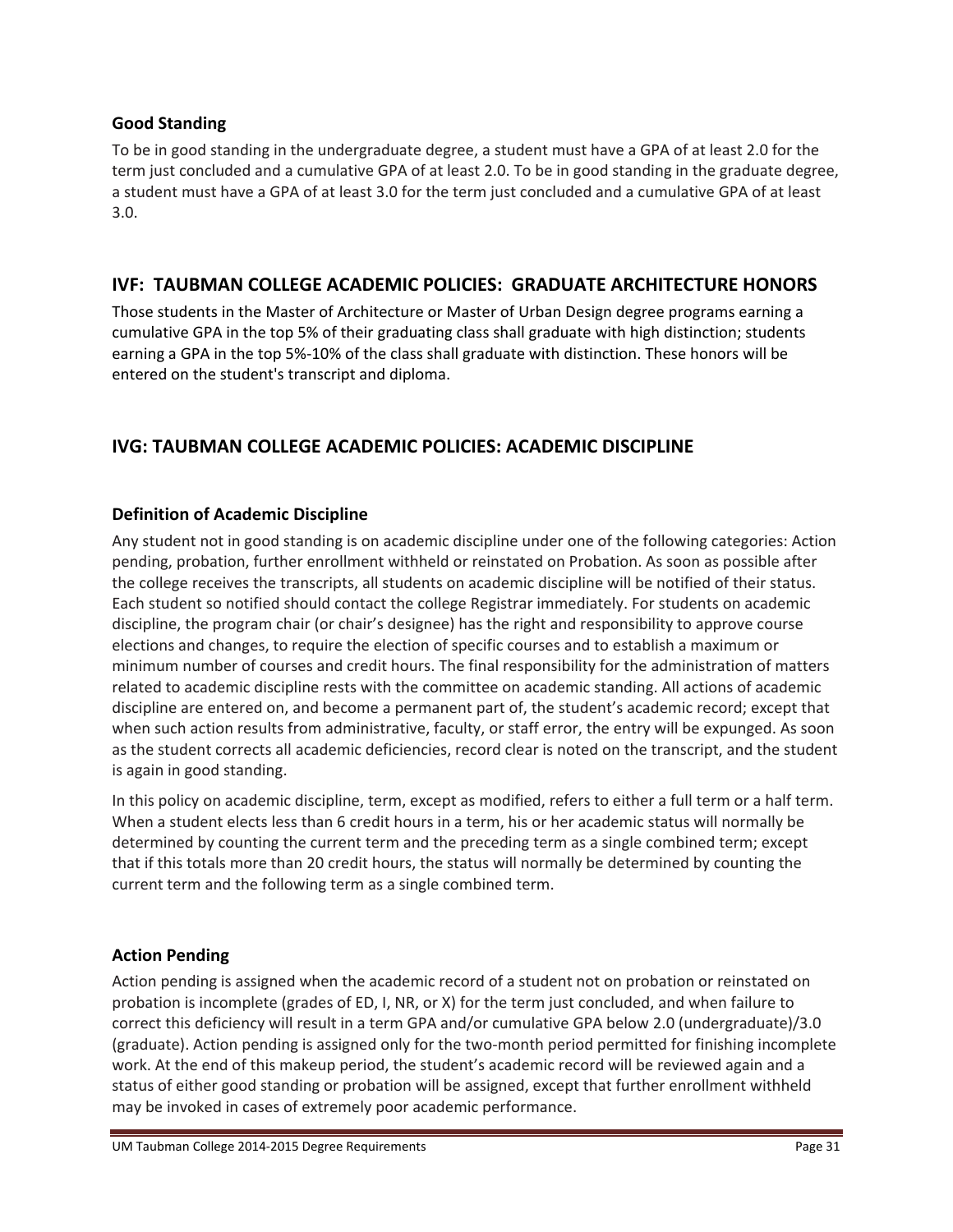# **Probation**

Probation is assigned when a student not already on probation or reinstated on probation has a deficiency of:

1. Less than 10 honor points below a 2.0 (undergraduate)/3.0 (graduate) for the full term just concluded

2. Less than 5 honor points below a 2.0 (undergraduate)/3.0 (graduate) for the half term just concluded

3. Below a cumulative 2.0 (undergraduate)/3.0 (graduate) GPA Probation is assigned for a period of one term only, during which the student is required to:

- 1. Earn at least a 2.0 (undergraduate)/3.0 (graduate) GPA for that term
- 2. Raise his or her cumulative GPA to at least 2.0 (undergraduate)/3.0 (graduate)
- 3. Meet any other special conditions of the probation

If a student satisfies all requirements of the Probation, he or she is again in good standing. If a student fails to satisfy all of these requirements, a status of further enrollment withheld is assigned. The student may not continue in the degree unless he or she successfully appeals that action.

# **Further Enrollment Withheld**

Further enrollment withheld is assigned when a student is in severe academic difficulty. Specifically, one of the following:

1. If the term GPA, the cumulative GPA, or any combination thereof is below 2.0

(undergraduate)/3.0 (graduate) for two successive terms.

2. If there is a deficiency of 10 or more honor points below either a 2.0 (undergraduate)/3.0 (graduate) full term GPA or cumulative GPA

3. If there is a deficiency of 5 or more honor points below either a 2.0 (undergraduate)/3.0 (graduate) half term GPA

4. If there is lack of reasonable progress toward a degree

5. If a student on probation or reinstated on probation fails to meet all requirements of the probation

When further enrollment is withheld and if the student is not already on Reinstated on Probation, he or she has the privilege of appealing the action, in accordance with procedures established by the committee on academic standing. The student will be required to explain in writing the particular reasons for the low academic performance and to present a compelling argument why continuing enrollment or readmission should be permitted. Each case will be carefully considered on its own merits. If the committee on academic standing approves the appeal, the student is reinstated on probation. If the committee denies the appeal, the student is prohibited from enrolling in the college normally for at least two full terms, and the status of further enrollment withheld continues in effect. During the last term of the required disenrollment period, the student may petition for reinstatement by presenting evidence that, during this period, he or she has taken steps to substantially improve his or her chances for academic success in the remainder of the degree. If the committee approves this petition, the student is reinstated on probation.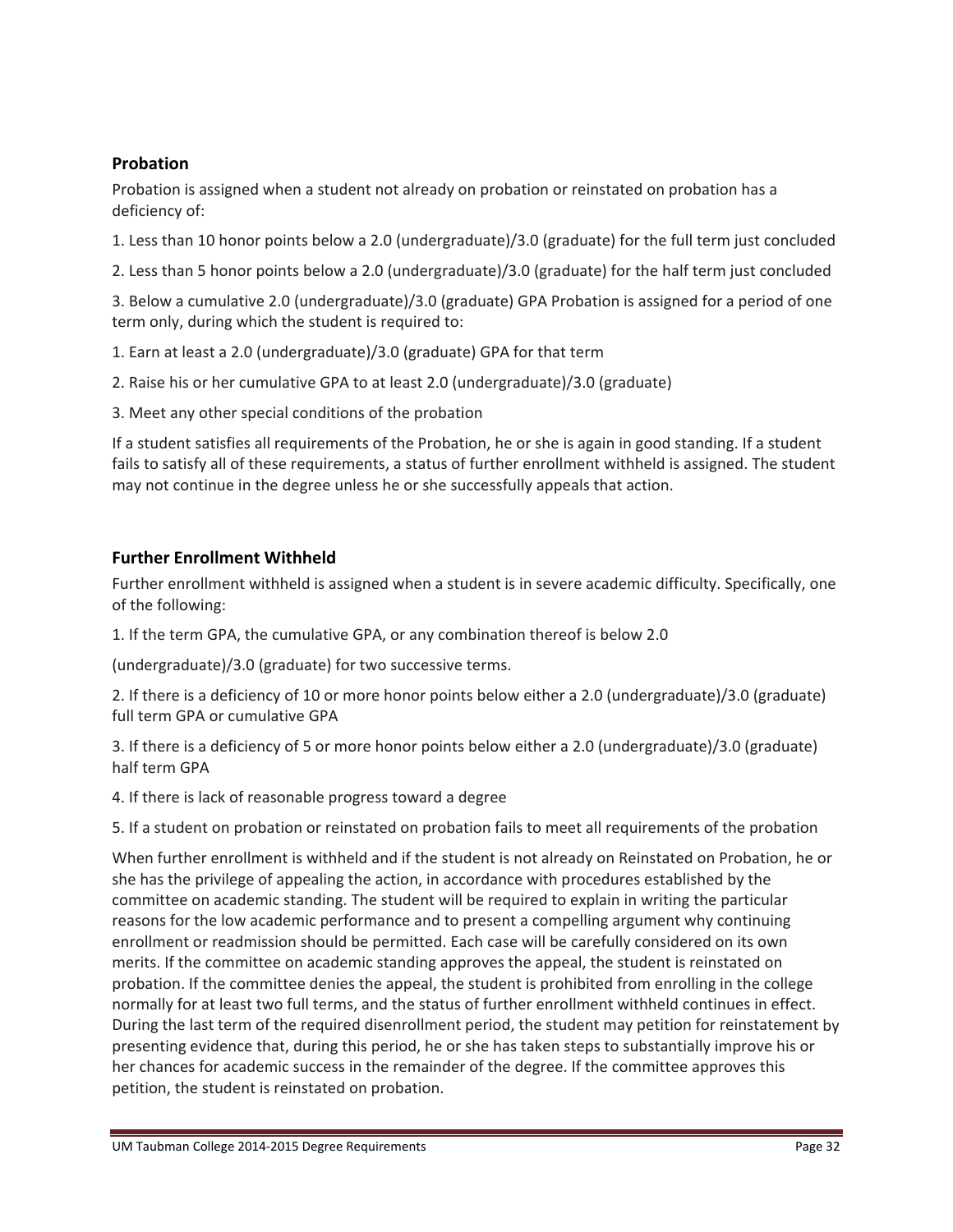# **Reinstated on Probation**

Reinstated on probation is assigned following a student's successful appeal, or subsequent petition, of further enrollment withheld. Reinstated on probation is assigned for a period of one term only during which the student is required to:

1. Earn at least a 2.0 (undergraduate)/3.0 (graduate) GPA for the term, unless a higher GPA is prescribed by the committee on academic standing

2. Raise his or her cumulative GPA to a level prescribed by the committee on academic standing

3. Meet any other special conditions of the probationary reinstatement

If a student satisfies all requirements of the probationary reinstatement and has a cumulative GPA of at least 2.0 (undergraduate)/3.0 (graduate), he or she is again in good standing. If a student satisfies all conditions of the probationary reinstatement except that the cumulative GPA is still below 2.0 (undergraduate)/3.0 (graduate), he or she is on probation. If a student fails to satisfy the requirements of the probationary reinstatement, further enrollment is automatically withheld and further appeal for continuing enrollment is not permitted.

# **Plagiarism**

Plagiarism is knowingly presenting another person's ideas, findings, images or written work as one's own by copying or reproducing without acknowledgement of the source. It is intellectual theft that violates basic academic standards. In order to uphold an equal evaluation for all work submitted, cases of plagiarism will be reviewed by the individual faculty member and/or the Program Chair. Punitive measures will range from failure of an assignment to expulsion from the University. Full academic policies are posted on each of the program websites.

# **IVH: STUDENT APPEALS**

# **Student Appeal Procedure**

It is the purpose of the appeal procedure to provide undergraduate and graduate students and faculty with a mechanism for review of student and faculty allegations about matters pertaining to student conduct, performance and status and/or faculty misconduct. The appeal procedure shall be available to both student and faculty members of Taubman College for review of grievances of academic matters, including, but not limited to:

- 1. All aspects of the degree process involving grading, evaluation, or status
- 2. Unjustified denial of student access to data or misappropriation of student data
- 3. Professional misconduct toward students

4. Unfair, discriminatory, or intimidating treatment of students, including sexual intimidation and discrimination due to disability

5. Discipline or other action taken as a result of allegations or findings of student academic misconduct involving plagiarism, cheating, fabrication, falsification of records or official documents, intentional